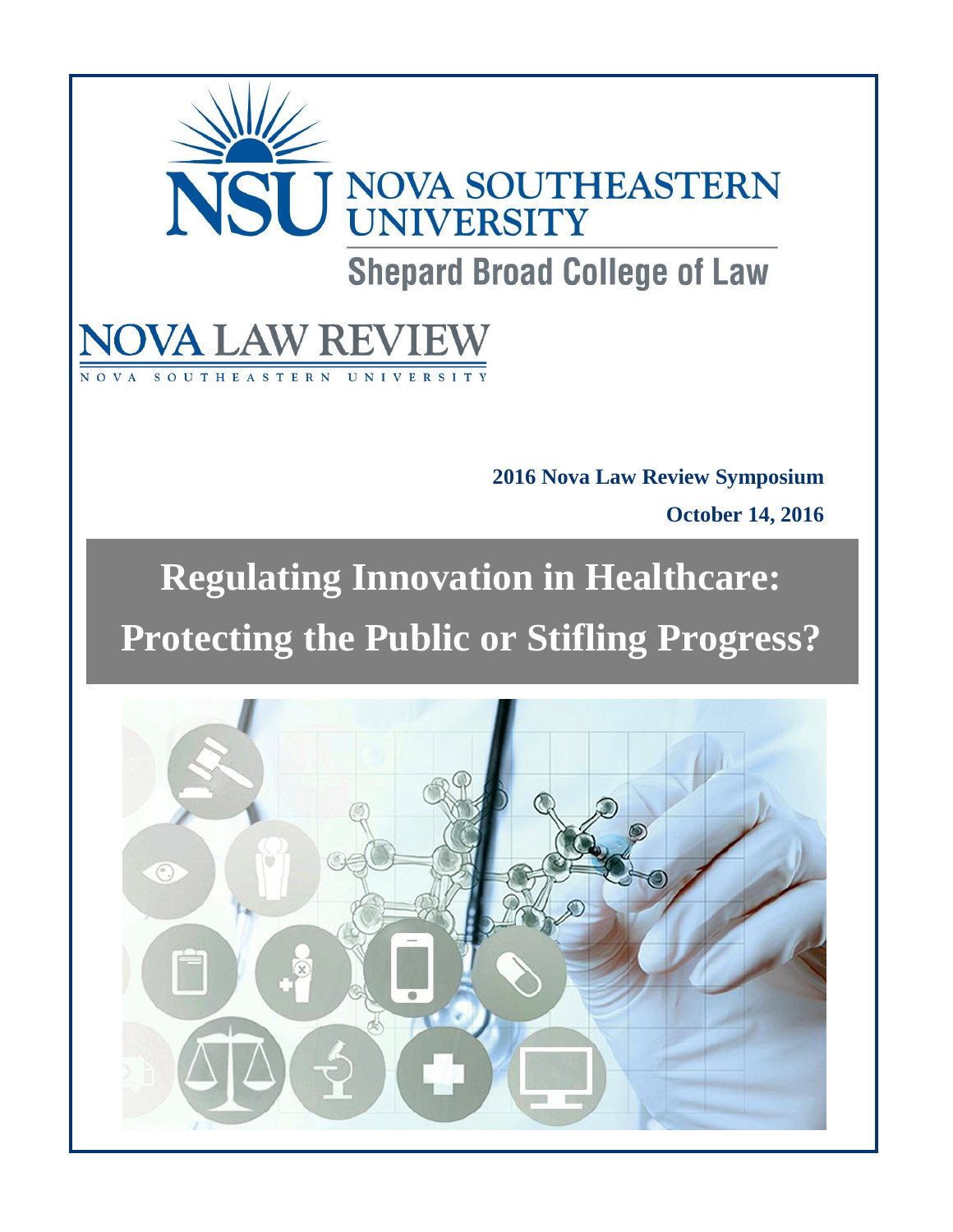# **Nova Law Review 2016-17 Board Members**

Alison P. Barbiero **Editor** in Chief **Joseph R. Kadis Executive Editor** Krystal Acosta **Lead Articles Editor** Samantha E. Bowen **Lead Technical Editor Olivia S. Choing Changes Articles Editor** Articles Editor Kristi Desoiza **Articles Editor** Articles Editor Michelle Diaz **Articles Editor** Articles Editor Elyse Malouf **Articles Editor Articles Editor Dina L. Rosenbaum Articles Editor** Maria D. Vera **Articles Editor** Articles Editor Richard Rafuls **Goodwin** Editor Chrystal Robinson **Alumni Relations Editor** 

# Timothy D. Shields Managing Technical Editor Chanelle Ventura **Assistant Lead Articles Editor** Alec Zavell Assistant Lead Technical Editor

#### **SENIOR ASSOCIATES JUNIOR ASSOCIATES**

Karen Black Dairon Buergo Natalie Cimadevilla Samantha Scheff Alexander DeFilippo Nadia Ennaji Miguel Espinosa Lilian Guzman Jazlyn Juda Doreen Monk Henry Norwood Maxwell Sawyer

Stephen Ayeni Claudia Cuador Amanda Decker Paul Dent Maria Diaz Delgado Brittany Ehrenman Vanessa Fonts Jonathan Gomer Stephen Jimenez Shamayim Kaskel Sherisse Lewis Stephanie Martin Nadie Matthieu

Mayda Nahhas Jamie Nakoa Nicholas Palomino Bethany Pandher Michael Pedowitz Omar Perez Brittney Polo Adrienne Rodriguez Shirley Sharon Sami Slim Morgan Spencer Adam Wagner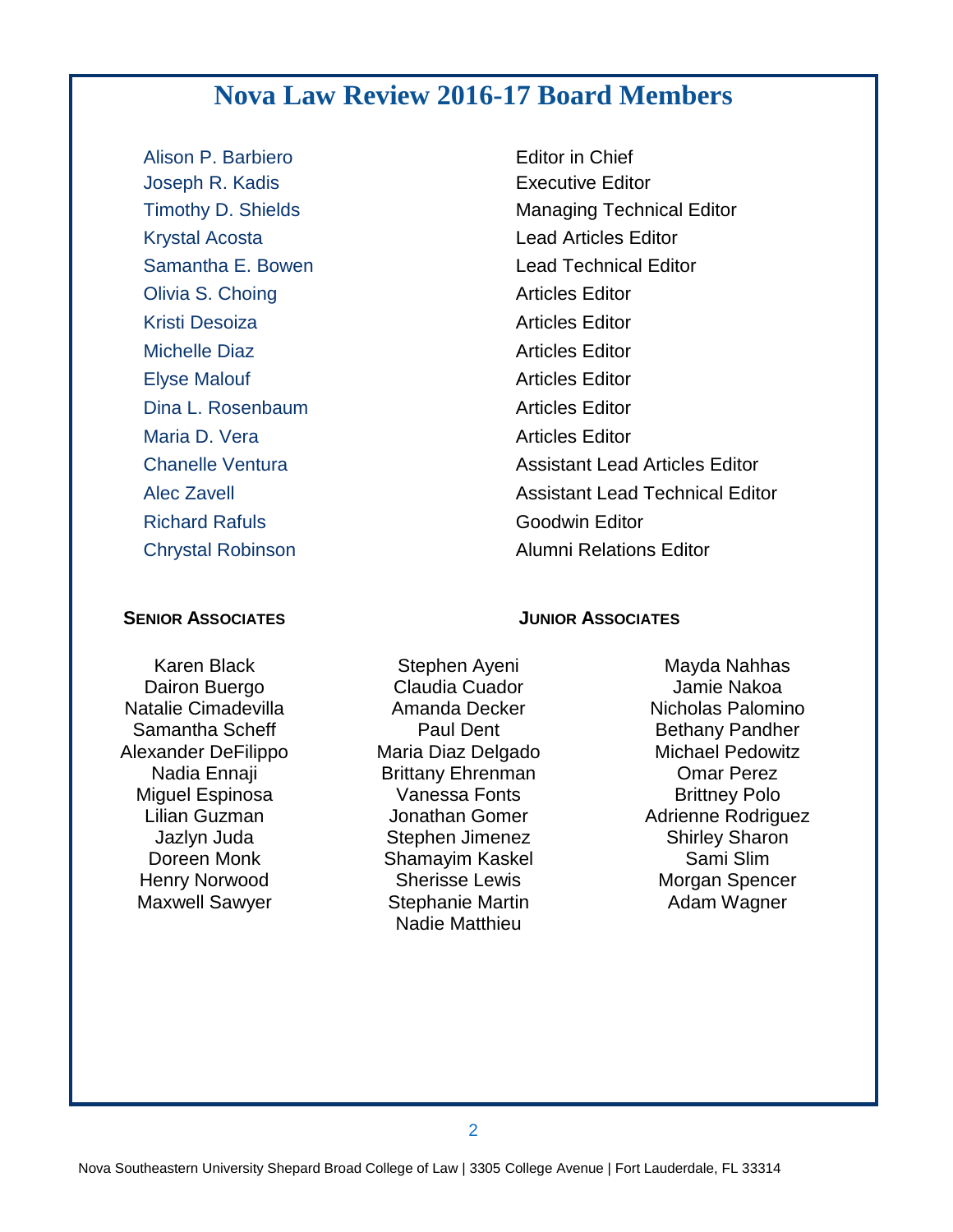#### **Welcome from the Nova Law Review**

On behalf of the Executive Board of the Nova Law Review, welcome to the 2016 Nova Law Review Symposium, "Regulating Innovation in Healthcare: Protecting the Public or Stifling Progress?" This symposium is an occasion for legal professionals, health care professionals, and community activists to come together to discuss the opportunity, legality, advisability, and effects of the healthcare regulation. Topics of discussion will range from new legislation and regulation aimed at achieving health equity, to emerging business models in the healthcare industry, to the impact and risks posed by advancements in technology and developments in research. Additionally, attendees will have the unique opportunity to learn from prominent attorneys and law professors from around the country, including hearing from representatives from the Centers for Medicare & Medicaid Services, Dialysis Patient Citizens, Modernizing Medicine, among many others. Overall, the goal of this event is to provoke conversation and awareness about important issues affecting the healthcare industry that will advance solutions to nationwide problems.

We thank you for attending and hope you enjoy the presentations.

Alison Barbiero

Juris Doctor Candidate | 2017 Nova Law Review | Editor-in-Chief, Vol. 41 Nova Southeastern University | Shepard Broad College of Law

Shepard Broad College of Law: Nova Southeastern University's College of Law offers a cutting edge, skills-centered academic program in three-year full-time and four-year part-time divisions. With its recently redeveloped clinical programs, every NSU Law student is guaranteed a liveclient experience. In-house clinical studies are supplemented by full-time field placement opportunities practicing law in Florida, across the United States, or select locations throughout the globe. To solidify student success after graduation, NSU Law pioneered a curriculum on the business of lawyering through the Global Law Leadership Initiative. NSU Law students have a myriad of curricular opportunities, including a rich, diverse curriculum, concentrations in International Law or Health Law; dual degree programs abroad in Rome, Barcelona, or Prague; dual degree programs at many of NSU's 17 colleges; and much more. For more information, please visit www.law.nova.edu.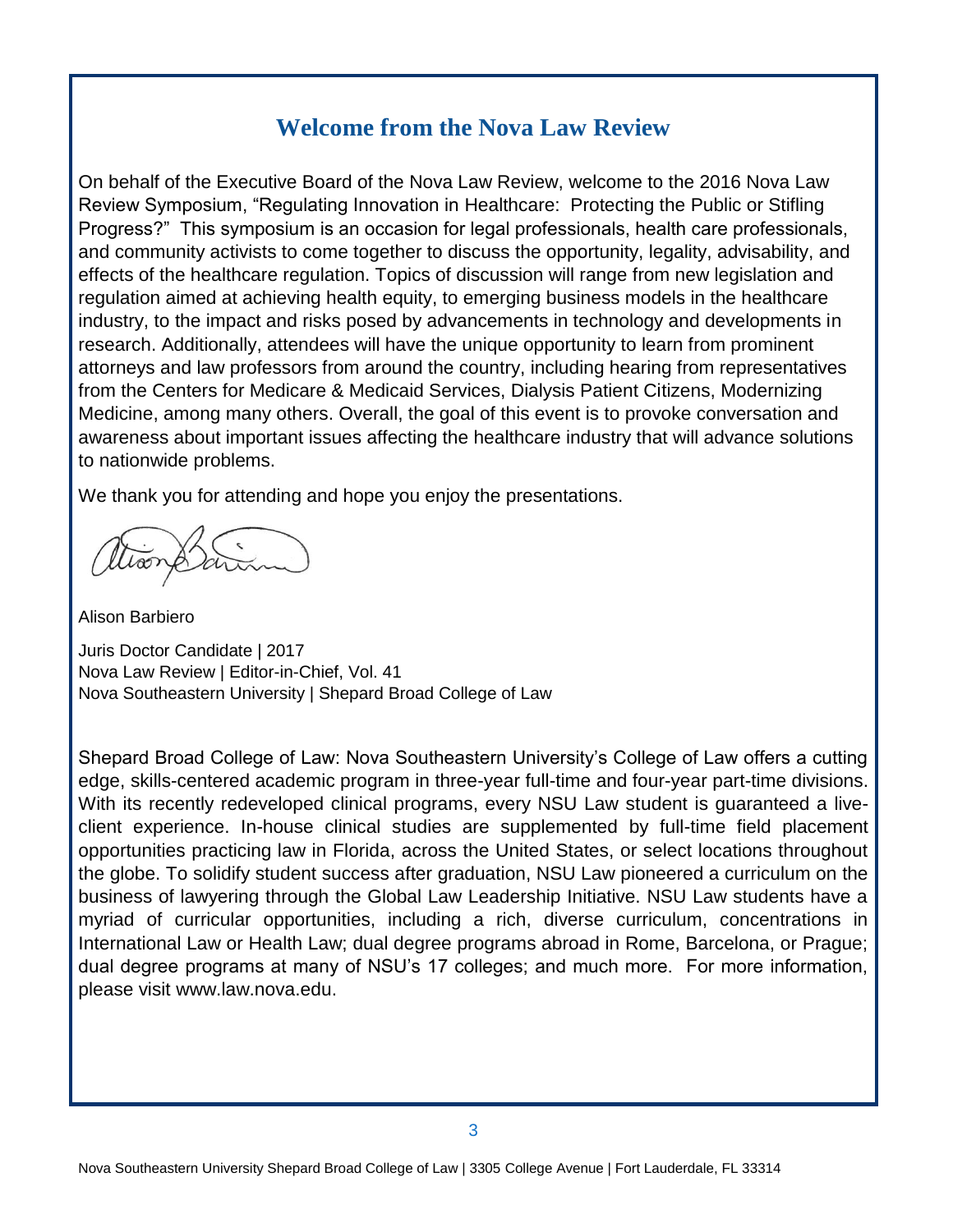| <b>Schedule of Events</b> |                                                                                                                            |                                                                                                                                                                                                                                                                                                                                                                                                                                                                                                                                                                               |  |
|---------------------------|----------------------------------------------------------------------------------------------------------------------------|-------------------------------------------------------------------------------------------------------------------------------------------------------------------------------------------------------------------------------------------------------------------------------------------------------------------------------------------------------------------------------------------------------------------------------------------------------------------------------------------------------------------------------------------------------------------------------|--|
| $9:00 - 9:15$ am          | <b>Welcome &amp;</b><br><b>Introductions</b>                                                                               | Jon Garon, Dean of NSU College of Law & Alison<br>Barbiero, Nova Law Review Editor-in-Chief                                                                                                                                                                                                                                                                                                                                                                                                                                                                                   |  |
| $9:15 - 10:45$ am         | <b>The Search for Health</b><br><b>Equity Through</b><br><b>Legislation and</b><br><b>Regulation</b><br><b>Moderators:</b> | Kathy Cerminara, NSU Professor of Law & Marilyn<br>Uzdavines, NSU Assistant Professor of Law                                                                                                                                                                                                                                                                                                                                                                                                                                                                                  |  |
|                           | <b>Speakers on Panel:</b>                                                                                                  | <b>Daniel Dawes, Executive Director of Health Policy</b><br>and External Affairs, Morehouse School of Medicine<br><b>Renard Murray, Consortium Administrator for Quality</b><br><b>Improvement and Survey and Certifications</b><br>Operations (CQISCO), Centers for Medicare &<br><b>Medicaid Services</b>                                                                                                                                                                                                                                                                   |  |
| $10:45 - 11:00$ am        | <b>Break</b>                                                                                                               |                                                                                                                                                                                                                                                                                                                                                                                                                                                                                                                                                                               |  |
| $11:00 - 12:30$ pm        | <b>Using Technology in</b><br><b>This "Brave New</b><br><b>World</b> "<br><b>Moderator:</b>                                | Mark Fleisher, Senior Executive Vice President and<br>General Counsel, Modernizing Medicine                                                                                                                                                                                                                                                                                                                                                                                                                                                                                   |  |
|                           | <b>Speakers on Panel:</b>                                                                                                  | <b>Cason Schmit, Research Assistant Professor, Texas</b><br>A&M College of Public Health, Transitioning from<br>Paper to Digital: State Statutory and Regulatory<br><b>Frameworks to Address Health Information</b><br>Technology<br><b>Fazal Khan, Associate Professor of Law, University</b><br>of Georgia School of Law: The 'Uberization' of<br>Healthcare: The Forthcoming Legal Storm Over<br>Mobile Health Technology's Impact on the Medical<br>Profession<br>Christopher Kersbergen (NSU JD 2015), Professor,<br>Keiser University, Cybersecurity of Medical Devices |  |
| $12:30 - 1:30$ pm         | Lunch                                                                                                                      |                                                                                                                                                                                                                                                                                                                                                                                                                                                                                                                                                                               |  |
|                           |                                                                                                                            |                                                                                                                                                                                                                                                                                                                                                                                                                                                                                                                                                                               |  |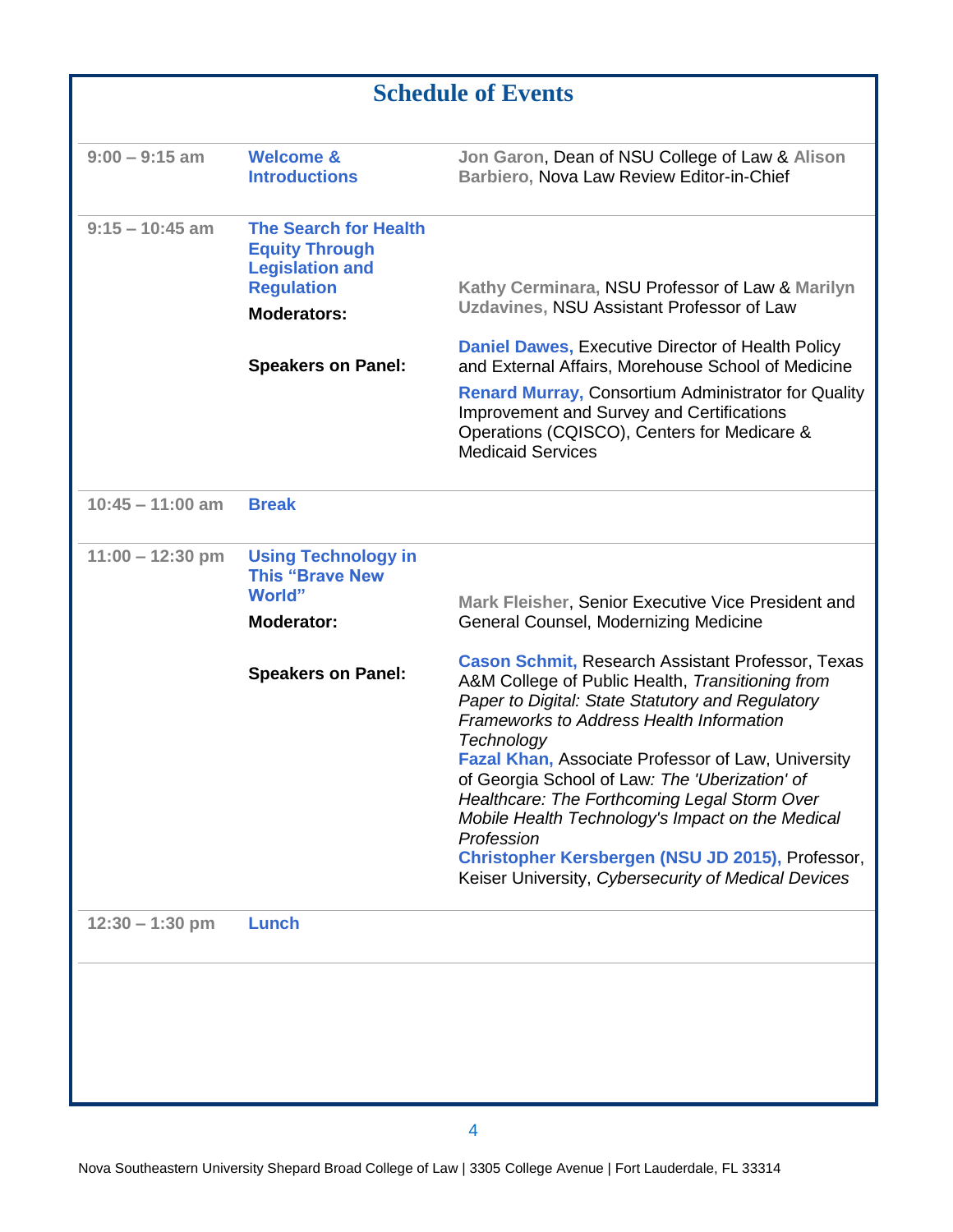| $1:30 - 3:00$ pm | <b>Innovations in the</b><br><b>Business of Providing</b><br><b>Health Care</b> |                                                                                                                                                                                                                                                                                                                                                                                                                                                                                                                                                                                                                                                                                                                                                |
|------------------|---------------------------------------------------------------------------------|------------------------------------------------------------------------------------------------------------------------------------------------------------------------------------------------------------------------------------------------------------------------------------------------------------------------------------------------------------------------------------------------------------------------------------------------------------------------------------------------------------------------------------------------------------------------------------------------------------------------------------------------------------------------------------------------------------------------------------------------|
|                  | <b>Moderator:</b>                                                               | Rachele Hendricks-Sturrup, M.S., M.A., NSU<br>Doctoral Student, College of Health Care Sciences                                                                                                                                                                                                                                                                                                                                                                                                                                                                                                                                                                                                                                                |
|                  | <b>Speakers on Panel:</b>                                                       | <b>Jackson Williams, Director of Government Affairs,</b><br>Dialysis Patient Citizens, The Persistence of<br>Opportunistic Business Models in Health Care and a<br>Stronger Role for Insurance Regulators in Containing<br><b>Health Care Costs</b><br>Stephanie A. Gernant, Assistant Professor of<br>Pharmacy Practice, NSU College of Pharmacy,<br><b>Emerging Business Models: Innovating Partnerships</b><br>Between Accountable Care Organizations and<br>Pharmacists<br><b>Stacey Tovino, Lehman Professor of Law and</b><br>Director, Health Law Program, University of Nevada,<br>Las Vegas William S. Boyd School of Law, Regulating<br><b>Grateful Patient Fundraising: Protecting</b><br>Confidentiality or Stifling Philanthropy? |
| $3:00 - 3:15$ pm | <b>Break</b>                                                                    |                                                                                                                                                                                                                                                                                                                                                                                                                                                                                                                                                                                                                                                                                                                                                |
| $3:15 - 4:45$ pm | <b>Balancing Interests in</b><br><b>Research and</b><br><b>Development</b>      |                                                                                                                                                                                                                                                                                                                                                                                                                                                                                                                                                                                                                                                                                                                                                |
|                  | <b>Moderator:</b>                                                               | Candace Lerman, NSU Law Student, President,<br>PULSE! Health Law Students Society, Rare Disease<br><b>Patient Advocate</b>                                                                                                                                                                                                                                                                                                                                                                                                                                                                                                                                                                                                                     |
|                  | <b>Speakers on Panel:</b>                                                       | Katherine Macfarlane, Associate Professor,<br>University of Idaho College of Law, Sidelining the<br>Sick: The Flaws of "Patient-Friendly" Biosimilar<br>Legislation<br>Ana Santos Rutschman, Jaharis Faculty Fellow in<br>Health Law and Intellectual Property, DePaul<br>University College of Law, FDA Fast-Tracking of the<br>Ebola and Zika Vaccines: Lessons from the<br>Intersection of Health and Intellectual Property<br>Sai Balasubramanian, JD MD Student & Strategy<br>Consulting, Gene Editing Therapy: The Legal<br><b>Conundrums Behind This Medical Marvel</b>                                                                                                                                                                 |
| $4:45 - 5:30$ pm | <b>Reception</b>                                                                |                                                                                                                                                                                                                                                                                                                                                                                                                                                                                                                                                                                                                                                                                                                                                |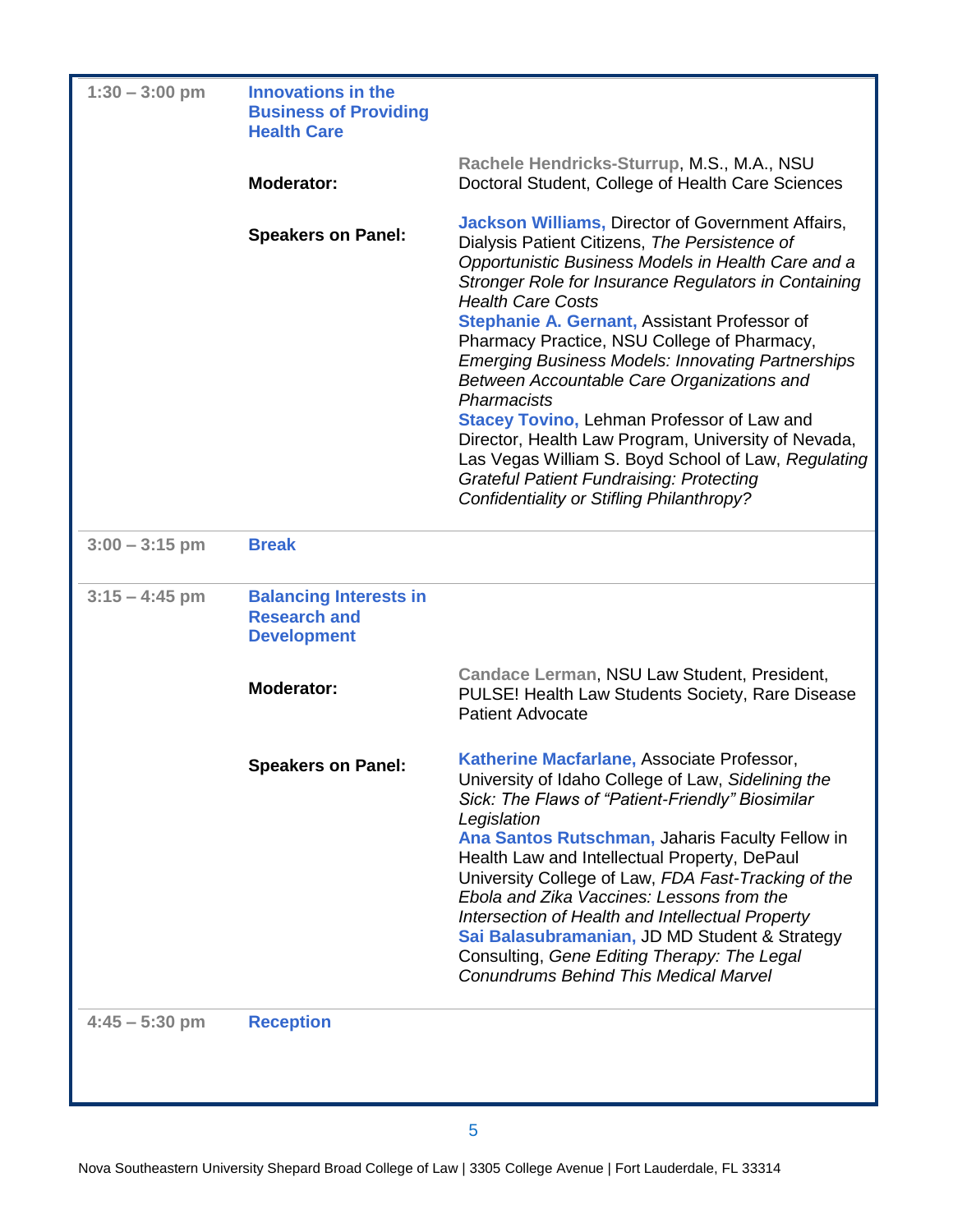For Abstracts and Biographies please visit [bit.ly/NSULawSymposium](file://fldvp-fslaw01.ad.nova.edu/jawo$/Symposia/2015%20Law%20Review%20Symposium%20Bus/Marketing/bit.ly/NSULawSymposium) *PowerPoint presentations will be uploaded to this site ASAP following the Symposium.*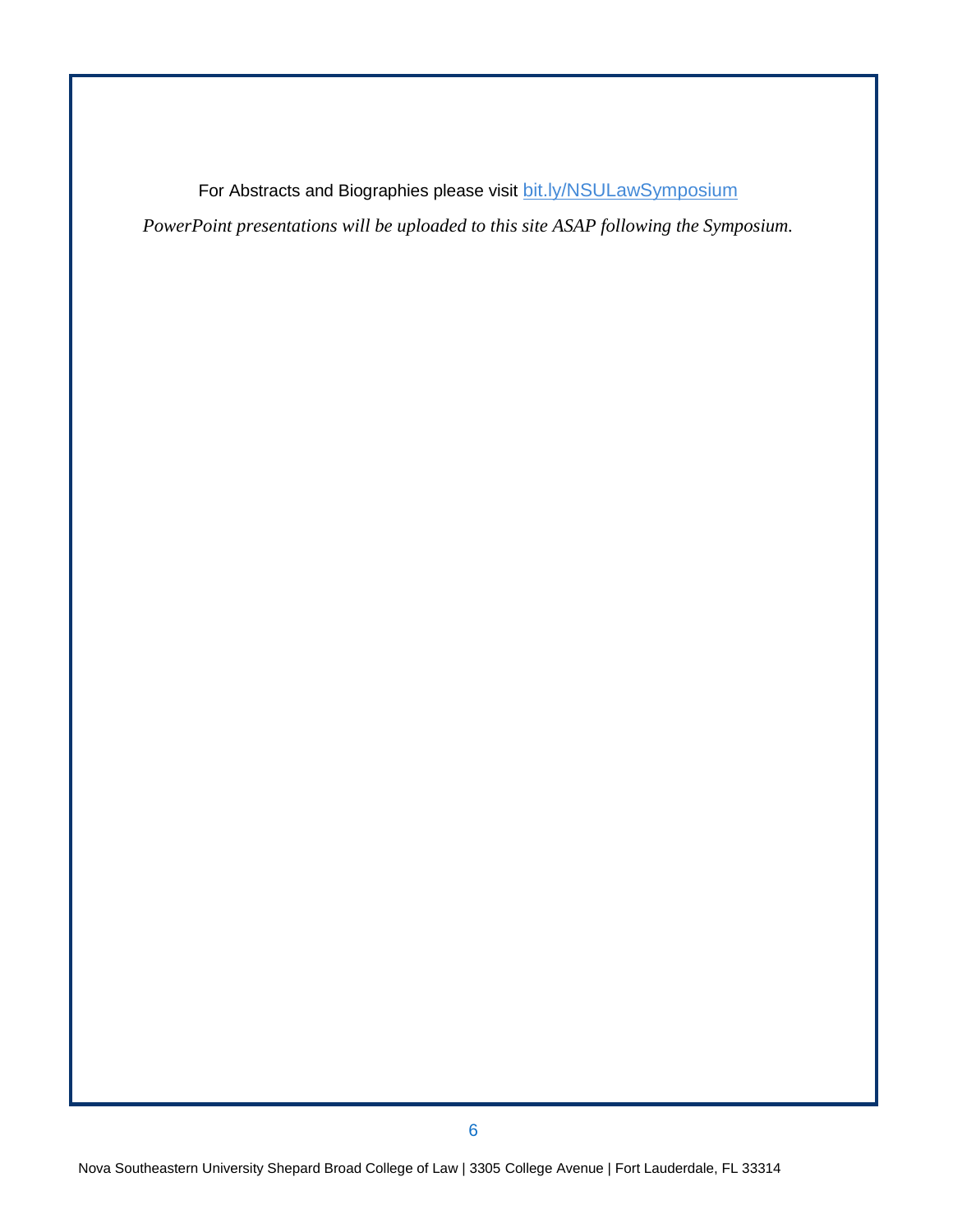#### **Panelist: Daniel Dawes, Executive Director of Health Policy and External Affairs, Morehouse School of Medicine**

**Daniel E. Dawes**, J.D. is a consultant, healthcare attorney and Executive Director of Health Policy & External Affairs at Morehouse School of Medicine. In addition to his executive role, Mr. Dawes is a lecturer of health law and policy at the Satcher Health Leadership Institute and the Department of Community Health and Preventive Medicine. His extensive background in health policy, especially policies impacting health equity and the elimination of health disparities has allowed him to be a widely sought after expert by local, state and federal policymakers as well as by leading academic institutions, associations, community-based organizations, and companies. He is highly respected for his capacity to achieve sound policy changes in a nonpartisan and collaborative manner. During the negotiations



around health reform, he organized the National Working Group on Health Disparities and Health Reform, a working group of more than 300 national organizations and coalitions that worked to ensure that the health reform law included health equity provisions to reduce disparities in health status and health care. He is a frequent speaker and author of several publications on health reform and health equity. Mr. Dawes serves as the Principal Investigator, working closely with the NRC program director, staff, and consultants to ensure successful implementation of the project.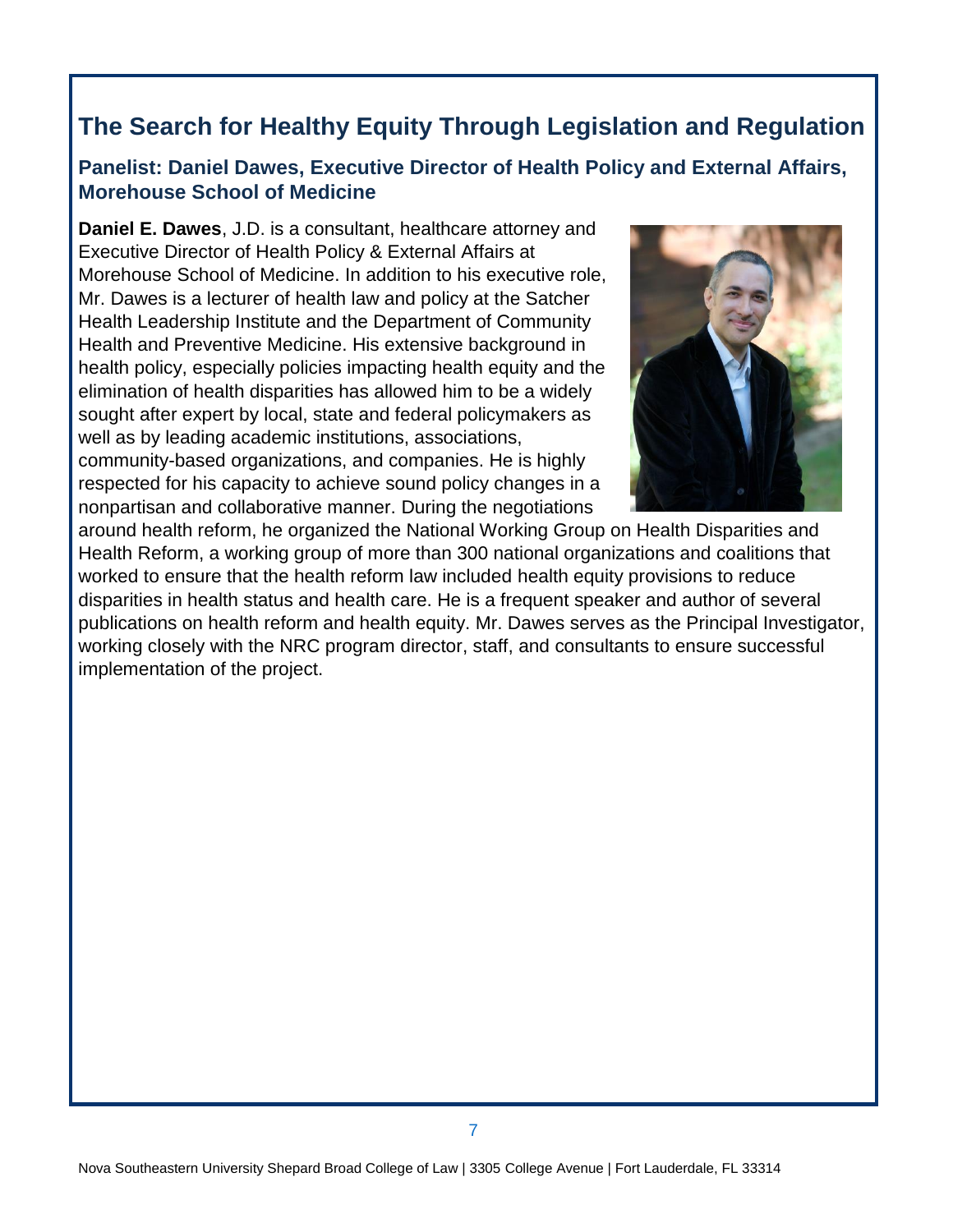#### **Panelist: Dr. Renard Murray, Consortium Administrator for Quality Improvement and Survey and Certifications Operations (CQISCO), Centers for Medicare & Medicaid Services**

As CQISCO Consortium Administrator, **Dr. Renard Murray** has field oversight of CMS' clinical quality and survey and certification missions across the United States and its territories, overseeing facilities ranging from the U.S. Virgin Islands in the Caribbean to the Marianas Islands in the Western Pacific.

As recently as July of 2009, Murray was named the Regional Administrator for the Centers for Medicare & Medicaid Services - Atlanta and Dallas Regional Offices. In that position, Murray was responsible for External Affairs and served as the CMS spokesman for the 13 states in the two regions. The states in the Atlanta region, the largest CMS region in the nation, are Alabama, Florida, Georgia, Kentucky, Mississippi, North Carolina, South Carolina and



Tennessee. Five states, Arkansas, Louisiana, New Mexico, Oklahoma and Texas make up the Dallas region that was also under Murray's watch. Combined, these two regions contain the largest number of Medicare beneficiaries in the U.S.

Murray previously served as Acting Regional Administrator for the CMS Regional Offices in Boston and New York. Directly before his return to Atlanta in 2008, Murray was the Special Assistant to the CMS Chief Operating Officer in Baltimore, Md. In his early days at CMS, Murray served as the Associate Regional Administrator responsible for the Regional Office's Medicaid and Children's Health Insurance Program (CHIP) policy branches and the region's Financial Management Operations.

Murray came to the CMS Atlanta Regional Office from the Social Security Administration (SSA) in 1999. At SSA, Murray held the positions of Claims Representative, Operations Supervisor and District Manager.

A native of Ama, La., Renard L. Murray holds a Bachelor of Science degree in Marketing from Xavier University in New Orleans, La., a Master of Arts degree in Management from the University of Phoenix in Kenner, La. and a Doctorate in Management from the University of Phoenix in Phoenix, Ariz.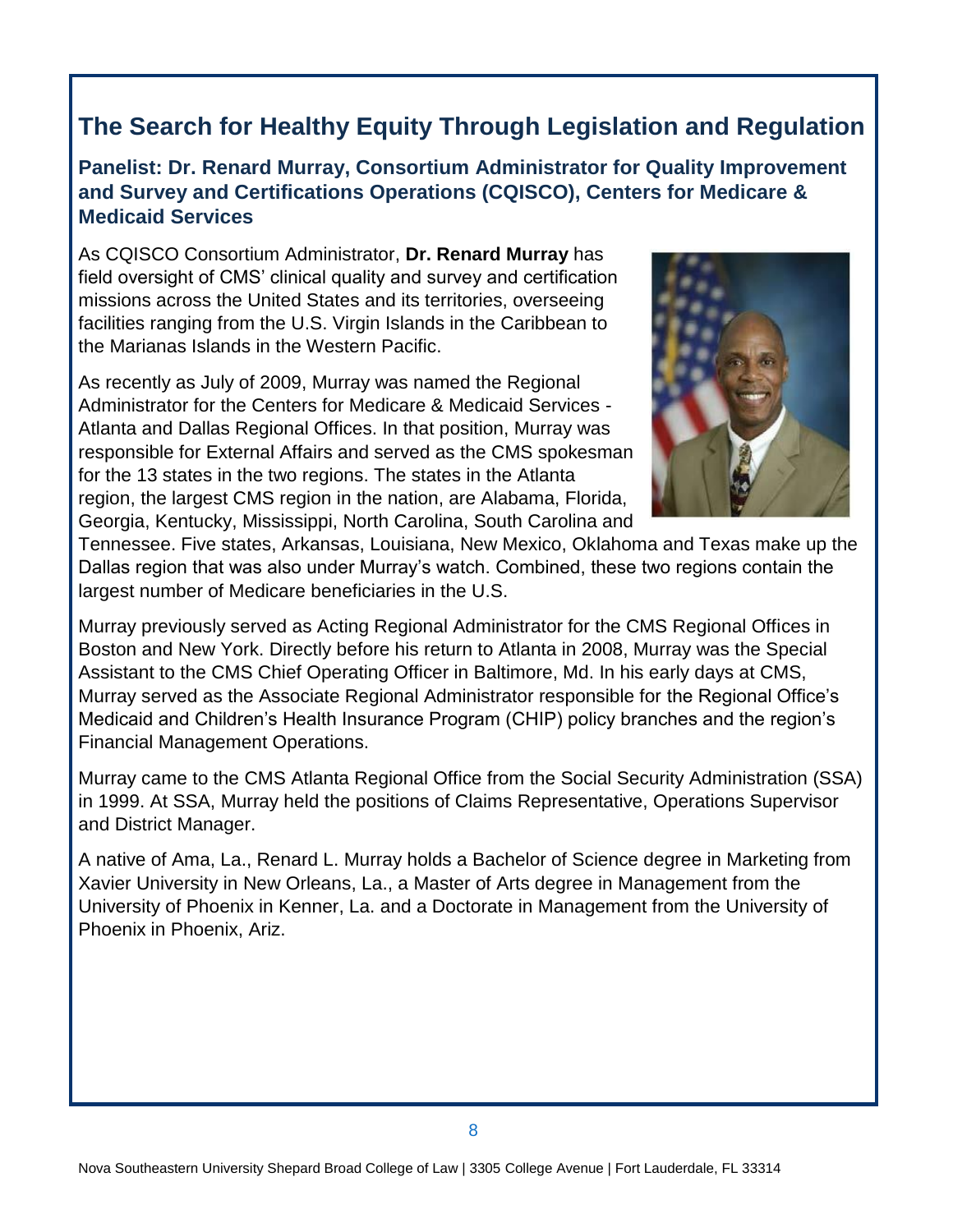#### **Moderator: Kathy Cerminara, NSU Professor of Law**

**Professor Kathy Cerminara** bridges the medical and legal professions with her work on patients' rights in the end-of-life decision-making arena. She co-authors the nationally known treatise, The Right to Die: The Law of End-of-Life Decisionmaking, and is a reviewer for several medical and medical-legal journals. Her scholarship most recently has focused on the intersection between end-of-life care, palliative care, and health care coverage policy. At the Nova Southeastern University Shepard Broad College of Law, she is a full professor and serves as Director of Faculty Development.



Professor Cerminara teaches Torts, Health Policy, Bioethics & Quality of Care, Administrative Law, Civil Procedure, and other health-law-related courses. She also created and was the initial director of the online Master of Science in Health Law program for graduate students.

Since 2012, she has been a member of the International Scientific Committee for the International Academy of Law & Mental Health, based in Montreal, Canada. In that position, she has co-organized the stream of therapeutic jurisprudence presentations for two of the Academy's bi-annual Congresses: one in Amsterdam in 2013 and one in Vienna in 2015.

Prior to joining the College of Law faculty, Professor Cerminara taught at St. Thomas University School of Law and the University of Miami School of Law, clerked in the Western District of Pennsylvania and the United States Court of Appeals for the Third Circuit, and practiced law with Reed Smith Shaw & McClay in Pittsburgh, Pennsylvania.

Professor Cerminara received her J.D. magna cum laude from the University of Pittsburgh and her LL.M. and J.S.D. from Columbia University. She is an affiliate member of the Health Law and Tort Trial and Insurance sections of The Florida Bar, a retired member of the Pennsylvania Bar, and a member of organizations such as the American Bar Association; the American Society of Law, Medicine & Ethics; the American Health Lawyers Association; and the Florida Bioethics Network.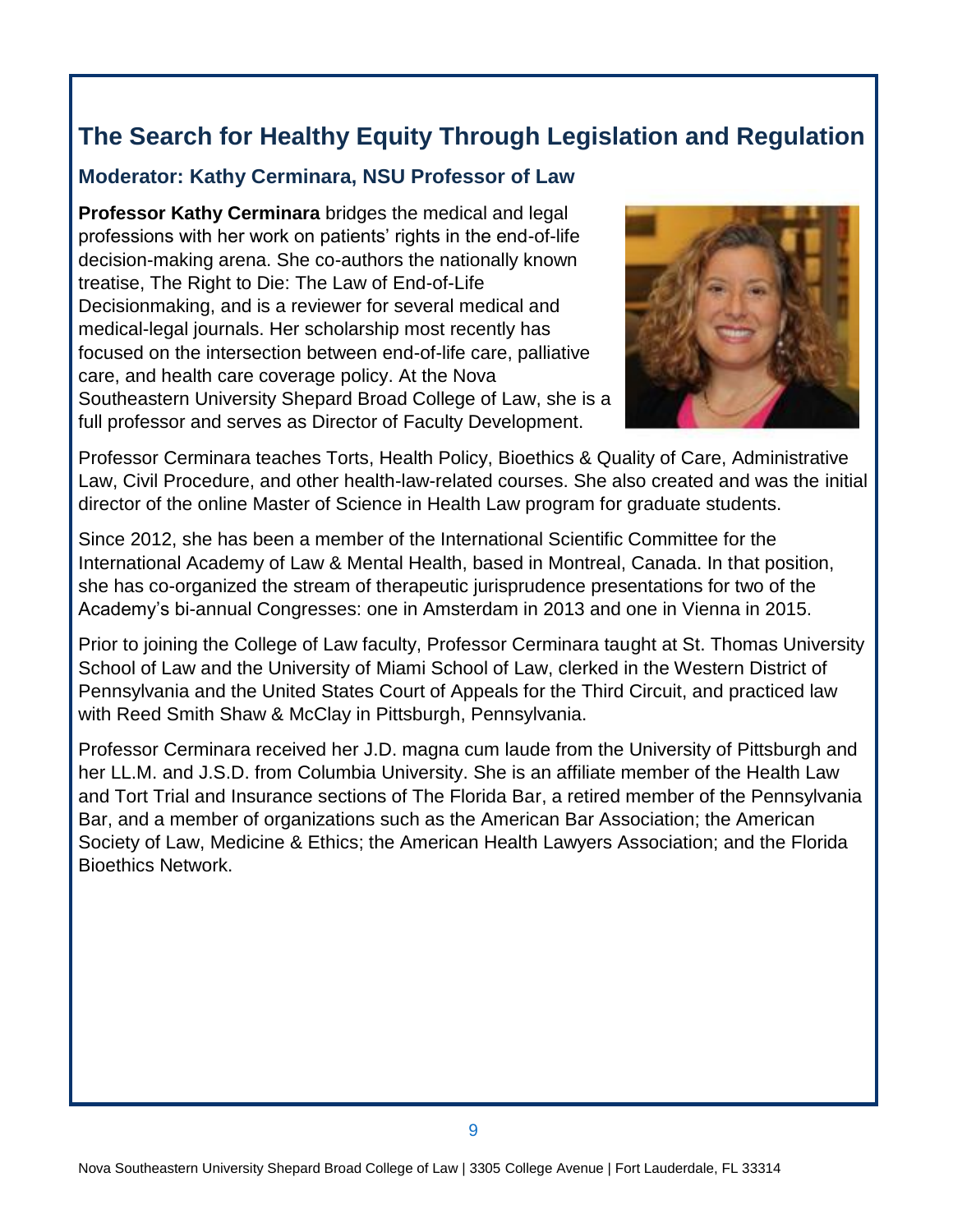#### **Moderator: Marilyn UIzdavines, NSU Professor of Law**

**Professor Marilyn Uzdavines** is an Assistant Professor of Law at Nova Southeastern University Shepard Broad College of Law. She primarily teaches in the area of health care practice and regulation. She teaches J.D. courses in Health Care Compliance, Health Care Organizations, Regulations, and Access, Real Estate Transactions, and other health-related courses. She also teaches Pharmaceutical Law, Legal Perspectives in Health Care Ethics, and Regulatory Compliance in the Nova Southeastern University online Master of Science in Health Law program. Her scholarship explores the regulation of developing areas of medical practice. Professor Uzdavines has spoken at numerous national academic conferences throughout the United States, including the Society of American Law Teacher's Conference and the Health Law Professors Conference.



Professor Uzdavines graduated magna cum laude with a bachelor's degree in political science from the University of Florida and magna cum laude with her law degree from the University of Florida Levin College of Law. In law school, she served as Symposium Editor on the Florida Law Review, and was named a member of the Order of the Coif. She also served as a judicial extern to the Honorable Judge Susan Bucklew in the Middle District of Florida. After law school, she joined the international firm of Holland & Knight, LLC in Tampa, Florida where she practiced corporate law. She later opened the firm, Uzdavines Law Group, P.A. in Clearwater, Florida where she practiced transactional law.

Prior to joining the Nova Southeastern University Shepard Broad College of Law faculty, Professor Uzdavines spent one year as a visiting professor at Stetson College of Law. At Nova Southeastern University Shepard Broad College of Law, she has served as faculty co-advisor for the Hispanic Law Student Association and the PULSE! Health Law Student Association. Additionally, she served on the Masters of Science Online Curriculum Task Force and the College of Law's Governance Committee. She is a member of the Florida Bar and a member of the Florida Bar Committee on Diversity and Inclusion.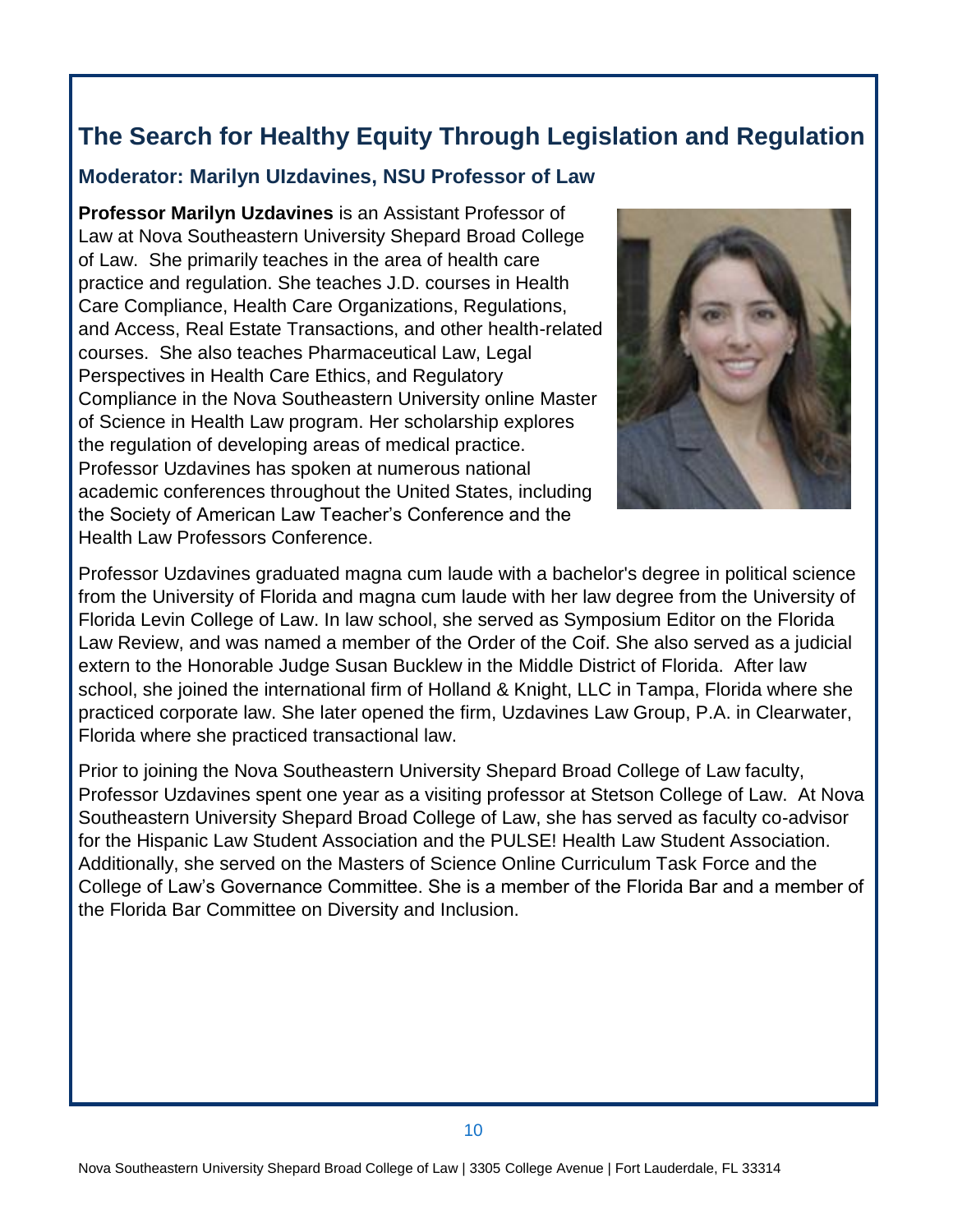# **Using Technology in This "Brave New World"**

#### **Panelist: Cason Schmit, Professor, Texas A&M College of Public Health**

#### **Transitioning from Paper to Digital: State Statutory and Regulatory Frameworks to Address Health Information Technology**

**Presentation Abstract:** The US health system is in the midst of a digital revolution that has already changed its efficiency, capacity, and function. Health information in all sectors of healthcare and public health systems is created and shared electronically, and the proliferation of health IT supports a myriad of uses of electronic health information (EHI) beyond patient treatment.

All of these various EHI uses are governed by both federal and state laws. The literature primarily discusses the federal legal framework, focusing on important laws such as Health Insurance Portability and Accountability Act (HIPAA) and Health Information Technology for Economic and Clinical Health (HITECH) Act. New research on state legal frameworks



comprehensively reviews state legal frameworks that are a significant part of EHI and health IT governance. Knowledge of these state frameworks is critical to understanding the interaction between health IT governance and the development of technologies that support public health functions.

To provide a macroscopic understanding of the state EHI legal environment, the Public Health Law Program (PHLP) at the Centers for Disease Control and Prevention initiated the first study of EHI-related state laws. Among other findings, this study found more than 2,300 state laws relating to nearly 50 different EHI uses. These findings demonstrate state laws' importance in the governance of EHI use and health IT.

The study also provides empirical support for future evaluation of the effect of state laws on the development of health IT as an emerging technology and its potential to augment and enhance public health capacity and function. This presentation will discuss the study's findings and facilitate discussions of their implications for health IT governance and future uses of EHI.

**Cason Schmit** is a Research Assistant Professor at Texas A&M University, Department of Health Policy and Management where he actively researches the role of law in health systems.

Prior to joining Texas A&M, he worked for the U.S. Centers for Disease Control and Prevention (CDC) Public Health Law Program as an Oak Ridge Institute for Science Education legal fellow (2013-2015) and as a federal contractor (2015-2016). There he worked with public health professionals within CDC centers and offices and state, tribal, local, and territorial partners to promote the use of law as a tool to improve the public's health. His research with CDC focused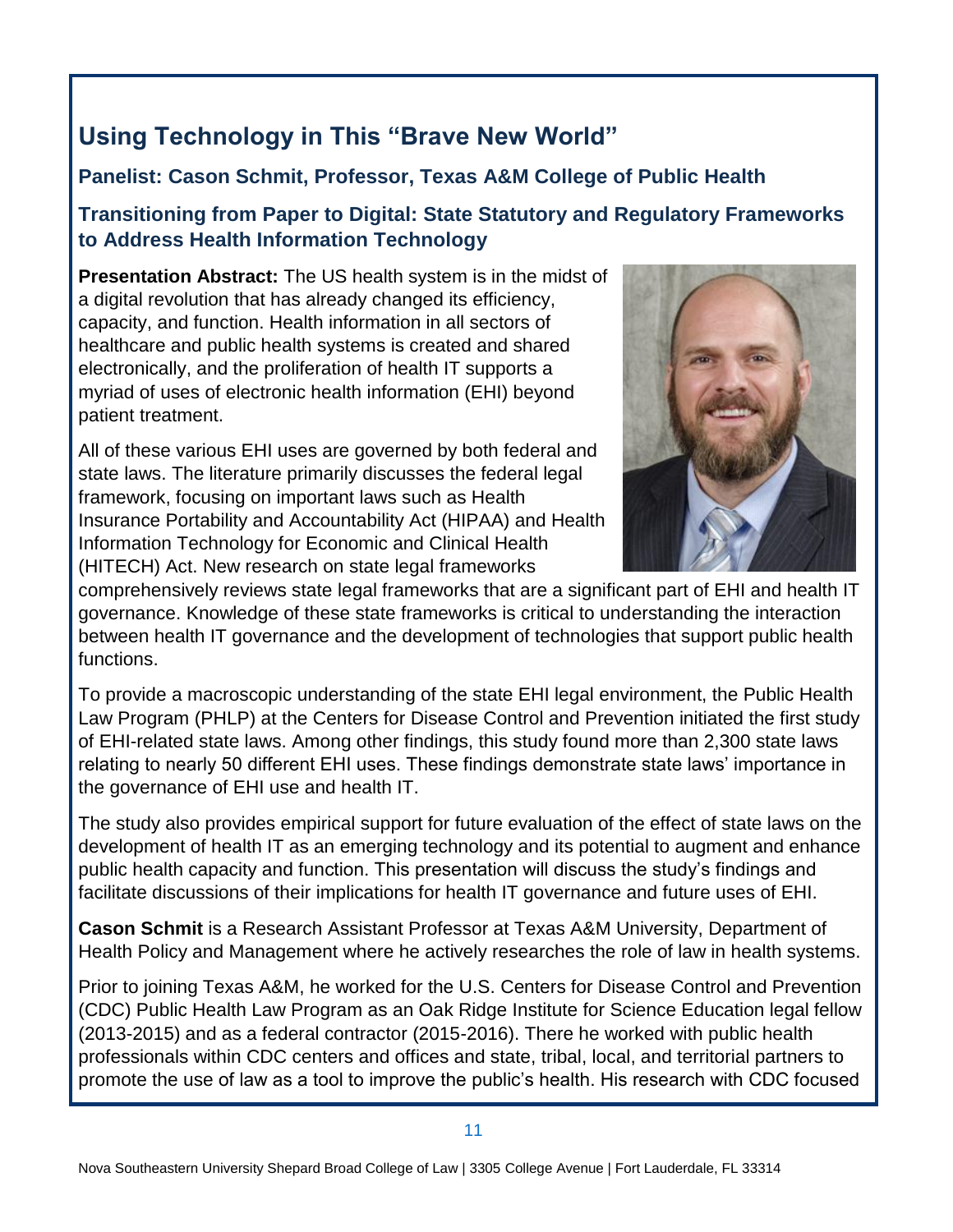on the role of law in health system transformation, including the use of electronic health information to promote public health, state innovation models, pay-for-success initiatives, and pharmacists' vaccination authority.

He is an active member of the State Bar of Arizona. He earned his J.D. from the Sandra Day O'Connor College of Law at Arizona State University. He has certificates in Health Law, Intellectual Property, and Genomics and Biotechnology Law. He earned his Bachelors of Arts with a dual emphasis in Mathematics and Psychology from Willamette University.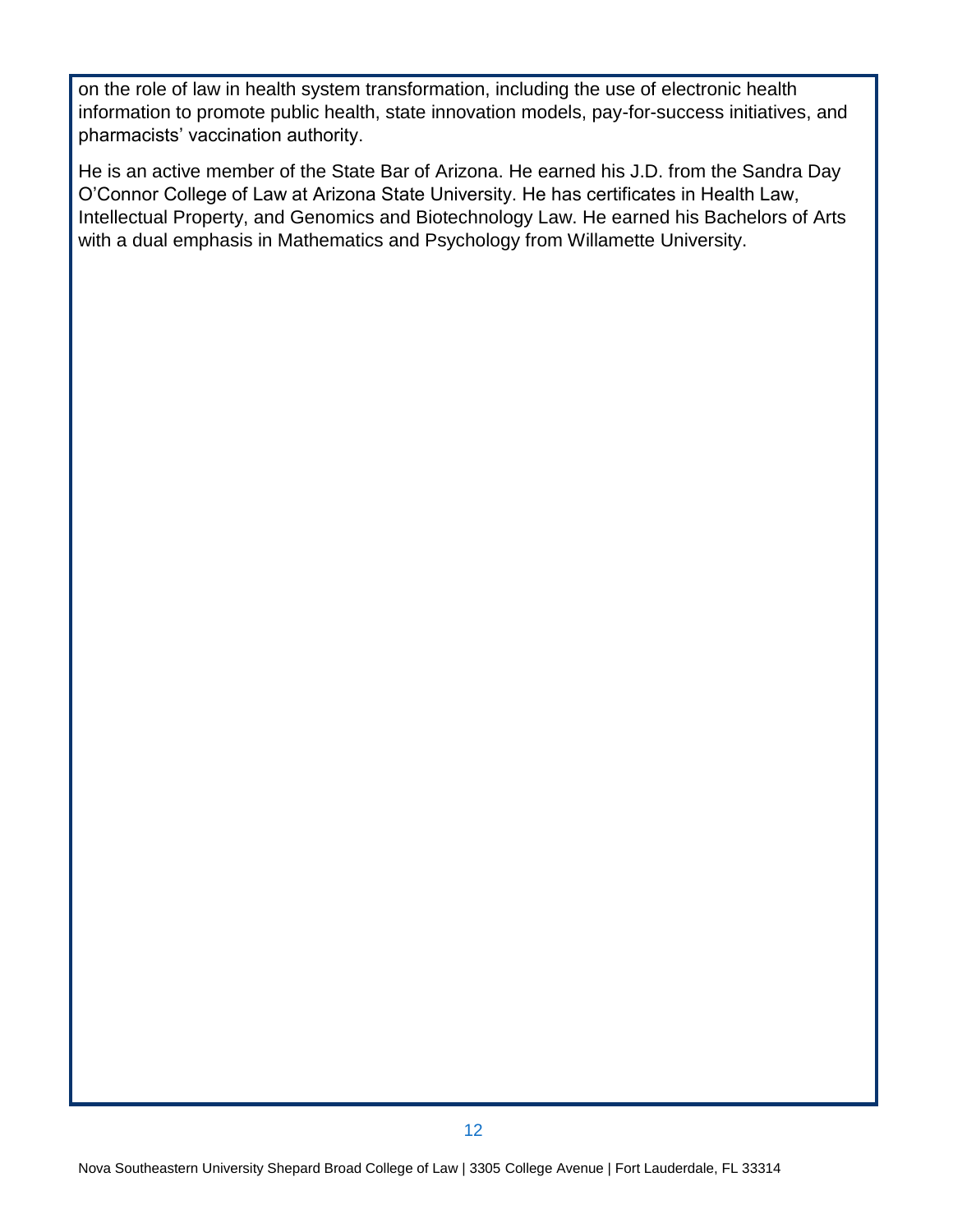# **Using Technology in This "Brave New World"**

**Panelist: Fazal Khan, Associate Professor of Law, University of Georgia School of Law**

#### **The 'Uberization' of Healthcare: The Forthcoming Legal Storm Over Mobile Health Technology's Impact on the Medical Profession**

**Presentation Abstract:** Smart machines and software algorithms that can find meaningful patterns within oceans of medical data lie at the heart of the "big data" revolution that is poised to transform medical treatment and delivery. "New growth" theorists are generally optimistic about the impact of technology on society and posit that highly skilled workers, including medical professionals, will come out ahead in this scenario as their skill sets will be amplified by such technology and keep them in high demand. In contrast, these theorists predict that jobs that require less skills and training such as driving a taxi or a commercial truck, will almost certainly be replaced by automation in the near future. One influential study by economists Frey and Osborne predicts that highly-trained health professionals such as physicians, surgeons,



dentists, and psychologists, have a less than 1% chance of being replaced by automation over the next two decades. While it is accurate that becoming a competent medical professional requires impressive cognitive skills and lengthy training, numerous studies of medical education and training have demonstrated that the acquisition of medical expertise is based on pattern recognition. Medical professionals are highly valued because they can tap into storehouses of information learned through formal training and experience and apply their analytical skills when a familiar clinical pattern is recognized. However, any human task that is based on pattern recognition, no matter how complex, can be reduced to algorithms that smart machines can consistently and inexpensively reproduce.

**Dr. Fazal Khan** joined Georgia Law in the fall of 2006. Specializing in health law, Khan teaches Health Law & Policy, Bioethics, Public Health Law and International Products Liability.

His current research focuses on several major themes: reform of the American health care system, the effect of globalization on health care and the challenge of regulating emerging biotechnologies. Representative articles and presentations include proposals on: administrative regulations to protect against epigenetic harms (and endocrine disruptors) in consumer products; ethical regulations on human drug trials in developing countries; rethinking public health laws post-9/11 to ensure adequate protection of civil liberties and effective emergency response; the potential dissonance between personal health records and electronic medical records; and ethical safeguards that would allow organ donation from anencephalic infants.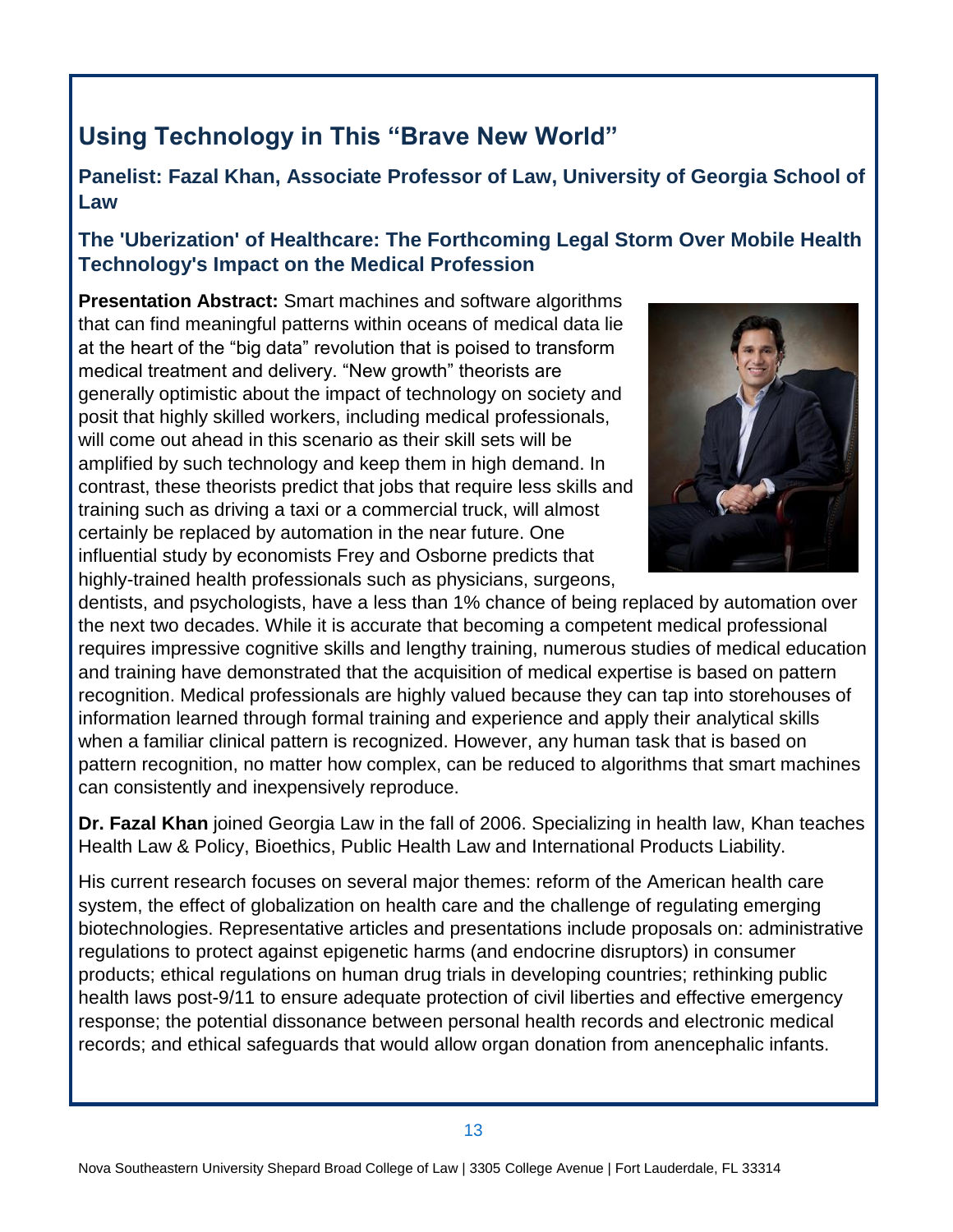Recent publications include "Preserving Human Potential As Freedom: A Framework For Regulating Epigenetic Harms" (Health Matrix, 2010) and "Ensuring Government Accountability During Public Health Emergencies" (Harvard Law and Policy Review, 2010).

Khan has considerable experience in both legal and medical fields and has been interviewed and called on as an expert by both television and print media on topics ranging from national health care reform and end of life legal issues to public health legal policies.

He earned his bachelor's degree from the University of Chicago and his medical and legal degrees from the Medical Scholars Program at the University of Illinois at Urbana-Champaign.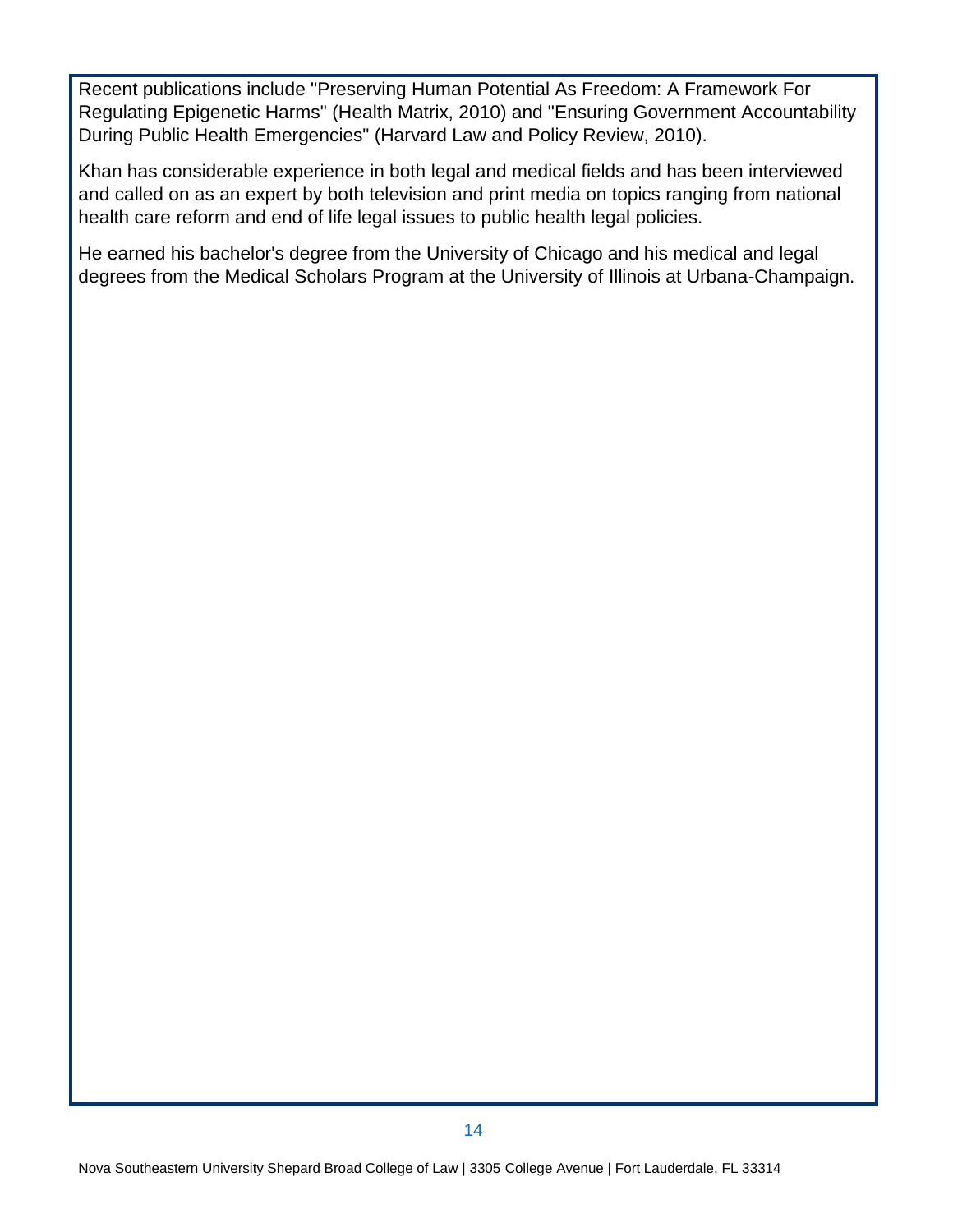# **Using Technology in This "Brave New World"**

#### **Panelist: Christopher Kersbergen, Professor, Keiser University**

#### **Cybersecurity of Medical Devices**

**Presentation Abstract:** In May of 2015, The Food and Drug Administration (FDA) issued an

alert regarding a vulnerability identified with an infusion system that could allow an unauthorized user to control the device and change the dosage the pump delivers. The vulnerability illustrated a potentially fatal flaw in the health care industry. Patient health information is being stolen at an alarming rate and ransomware style attacks on hospitals is increasing every day. The health care industry has become virtually dependent on these networked devices, and individuals with malicious intent have flocked to take advantage of their weak cybersecurity. In response, the FDA has issued guidance for the Postmarket Management of Cybersecurity in Medical Devices. The guidance has been



generally well received for its risked based approach to cybersecurity but has serious shortcomings because it does not address risks to patient privacy, calls for manufacturers to join poorly defined Information Sharing and Analysis Organizations (ISAO), and most importantly nothing in the guidance is enforceable.

The guidance fails to address patient privacy because of a lack of clarity in the way it separates the vulnerabilities affecting "essential clinical performance" of medical devices as controlled or uncontrolled. Without clarification, risks that are related to patient privacy could be ignored because they do not affect patient safety. The guidance also suggests manufacturers join and report vulnerabilities to an ISAO but they do not provide guidance or clarification on whether anything disclosed to the organization would be public information. Medical device manufacturers reporting security vulnerabilities that is available to the general public would attract criminal activity. Finally, the guidance is inadequate because it is not enforceable and does not hold manufacturers responsible for unsecured or defective medical devices. The guidance says that manufacturers should inform users and customers that there is a risk, not must. The FDA missed an opportunity to address the serious issue of data breaches affecting patient privacy. Instead it focused on what may happen rather than what is happening and may have given manufacturers an excuse to not address the problem.

**Christopher Kersbergen** is a professor of Criminal Justice at Keiser University. He received a Juris Doctorate from Nova Southeastern University in 2015 and has a Master's degree in Criminal Justice from Florida International University and a Bachelor's degree in Political Science from Florida Atlantic University. He is currently pursuing a degree in computer science at Florida State University to become eligible for the patent bar.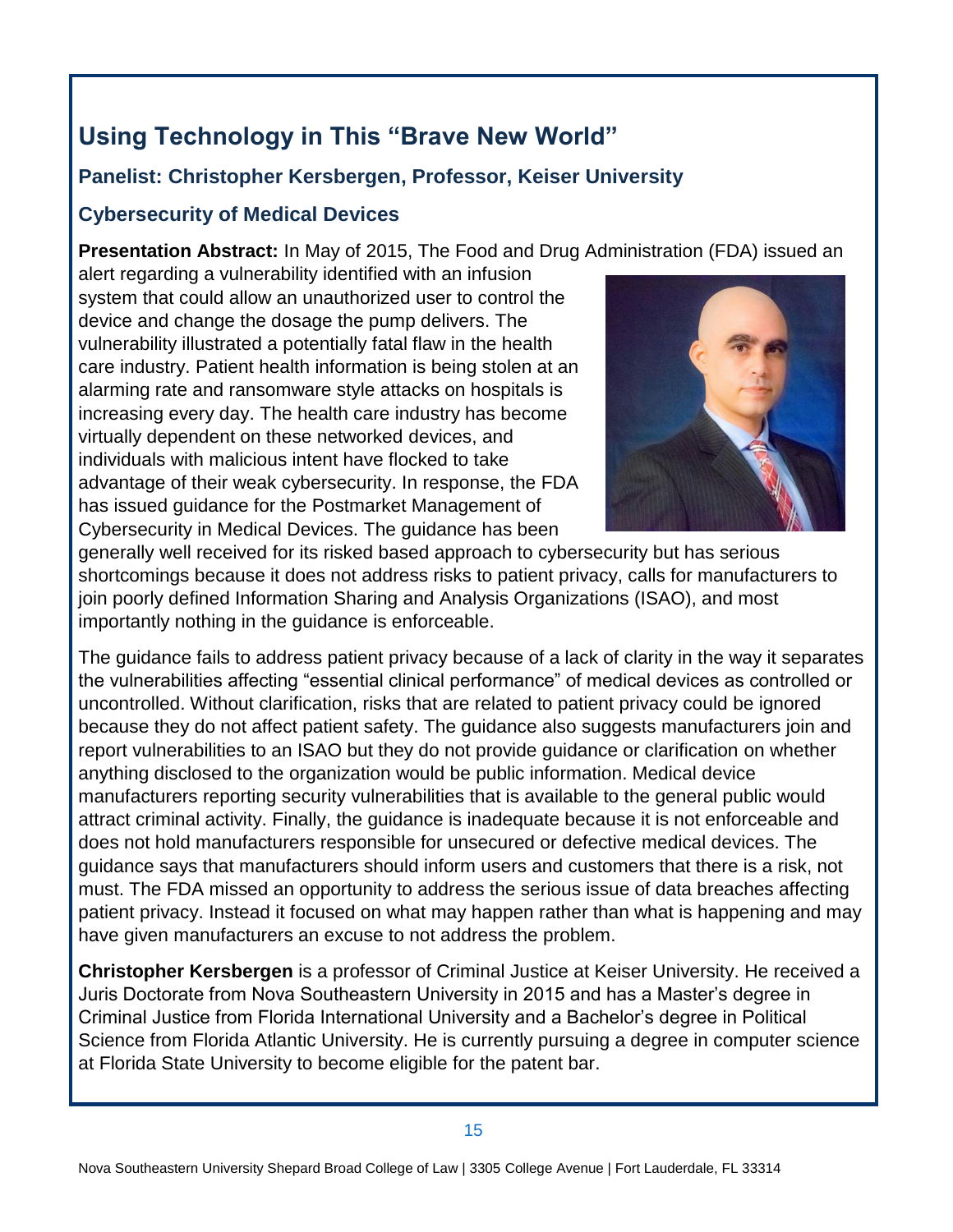He was born in Miami, Florida and joined the United States Army after graduating from high school.

He is a combat veteran and worked at the Shepard Broad College of Law Veteran's Clinic his final year of law school. He also volunteers his time helping veterans like himself and is interested in legal issues and research affecting that community.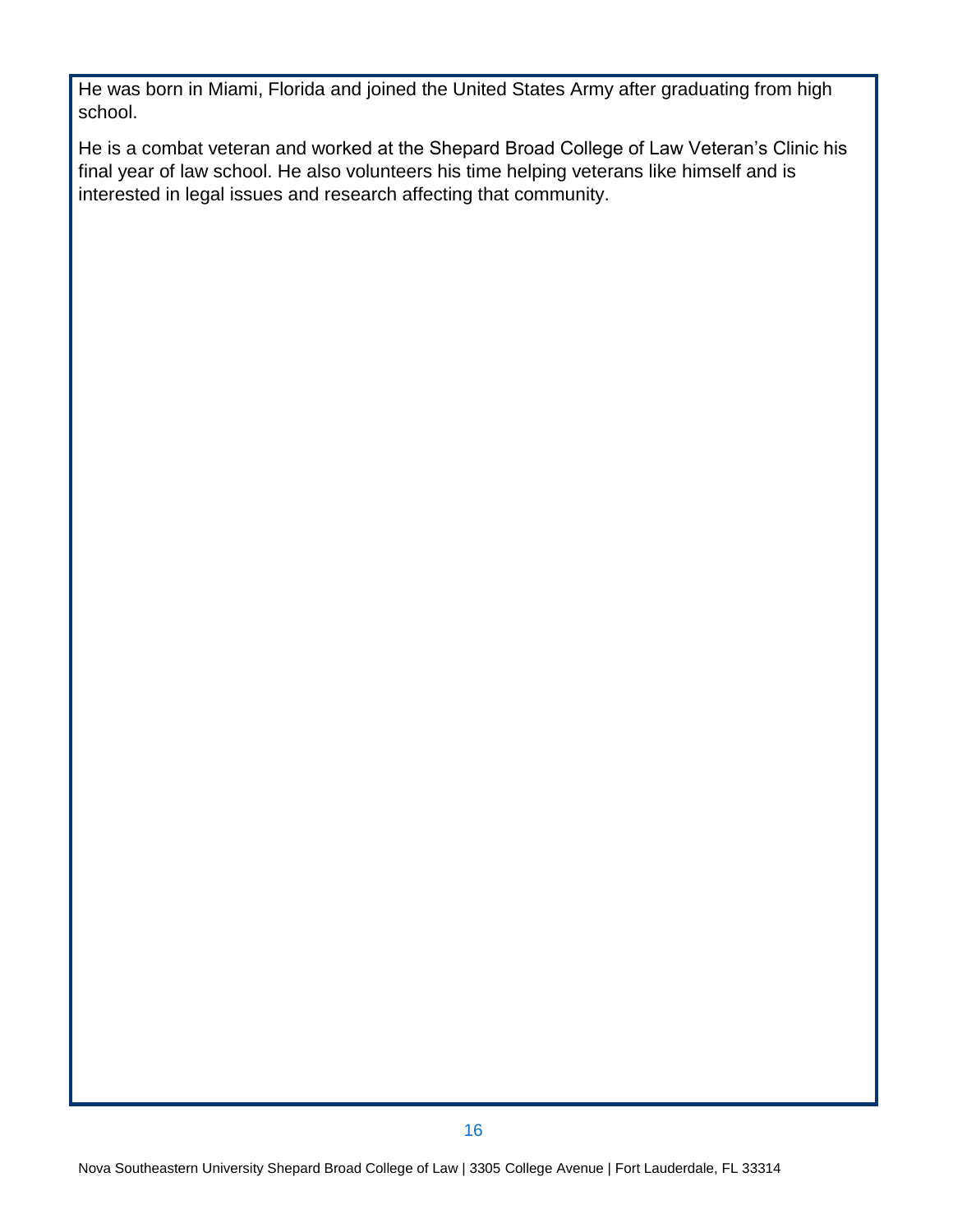# **Using Technology in This "Brave New World"**

#### **Moderator: Mark Fleisher, senior Executive Vice President and General Counsel, Modernizing Medicine**

**Mark Fleisher** serves as Senior Executive Vice President and General Counsel for

Modernizing Medicine in Boca Raton, FL. Mark has over fifteen years of experience of providing legal representation to technology companies. Prior to joining Modernizing Medicine, Mark was a partner with K&L Gates LLP, an international law firm. Prior to K&L Gates, Mark served as Of Counsel with the firm Broad and Cassel and as an associate in the Silicon Valley offices of Latham & Watkins LLP and Wilson Sonsini Goodrich & Rosati, P.C. Mark also previously served as Director, Legal—North America for Avanex Corporation, which was a Silicon Valley based provider of photonic processing solutions.

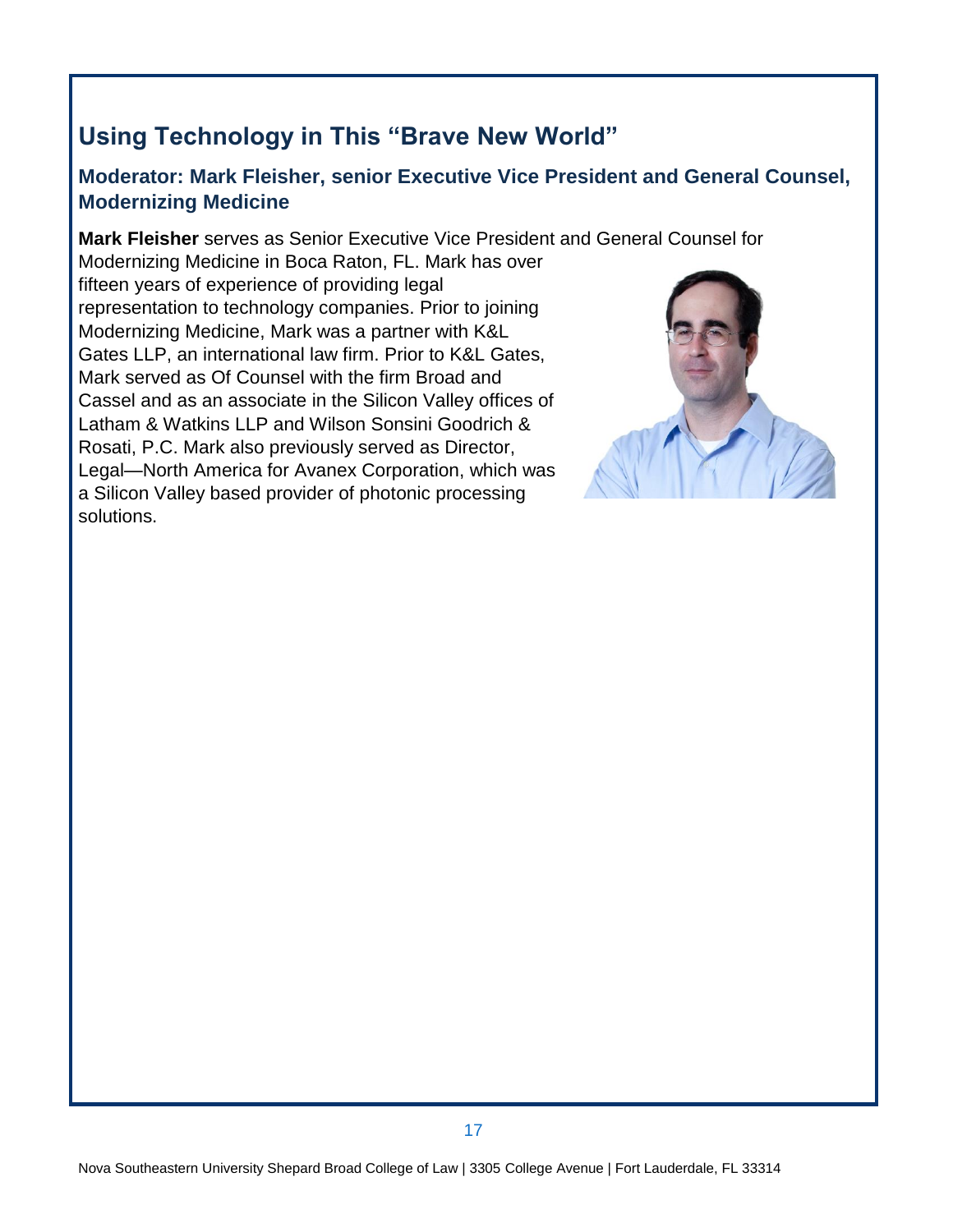# **Innovations in the Business of Providing Health Care**

#### **Panelist: Jackson Williams, Director of Government Affairs, Dialysis Patient Citizens**

#### **The Persistence of Opportunistic Business Models in Health Care and a Stronger Role for Insurance Regulators in Containing Health Care Costs**

**Presentation Abstract:** While much is heard about new "value-based" payment models for health care, the reality is that old-fashioned business models emphasizing higher unit prices and discrete billable services still prevail, and still succeed in driving up health care costs. Indeed, the spread of global payment models has been cited as an excuse for continued market consolidation by providers.

Ideally, insurers would act as purchasing cooperatives on behalf of consumers, obtaining the lowest possible unit prices from providers. But the most effective tools that purchasers could have—including antitrust and other litigation against providers who act opportunistically—go unused, primarily because of the collective action problem inherent in a multipayer market.



This paper argues that insurance regulators can catalyze cost containment efforts by encouraging, or mandating, insurers to act vigorously as agents of consumers in obtaining low prices from providers, to include policing provider misconduct in health care markets. The insurance commissioner's regulatory authority can solve the collective action problem by apportioning costs and thereby incentivize cooperation.

The paper identifies three particular problems that perhaps would be best be mitigated through direct regulation of provider prices but could also be addressed through creative use of three tools that insurance regulators possess: Provider market power; excessive prices for "musthave" providers; and surprise medical bills from out-of-network hospital-based providers.

Insurance regulators with rate review authority could withhold permission to increase premiums that reflect provider market power due to inappropriate consolidation, and order insurers to pursue antitrust litigation when prices and HHI exceed a certain threshold.

Regulators could also extend their "catchall authority" to prohibit unfair insurance practices to regulate contracting with providers that ratifiies excessive prices.

Regulators could convene insurers to enforce the quantum meruit doctrine that limits physicians only to UCR-based reimbursement. This could include organizing bellwether trials or organizing insurers to defend collection lawsuits.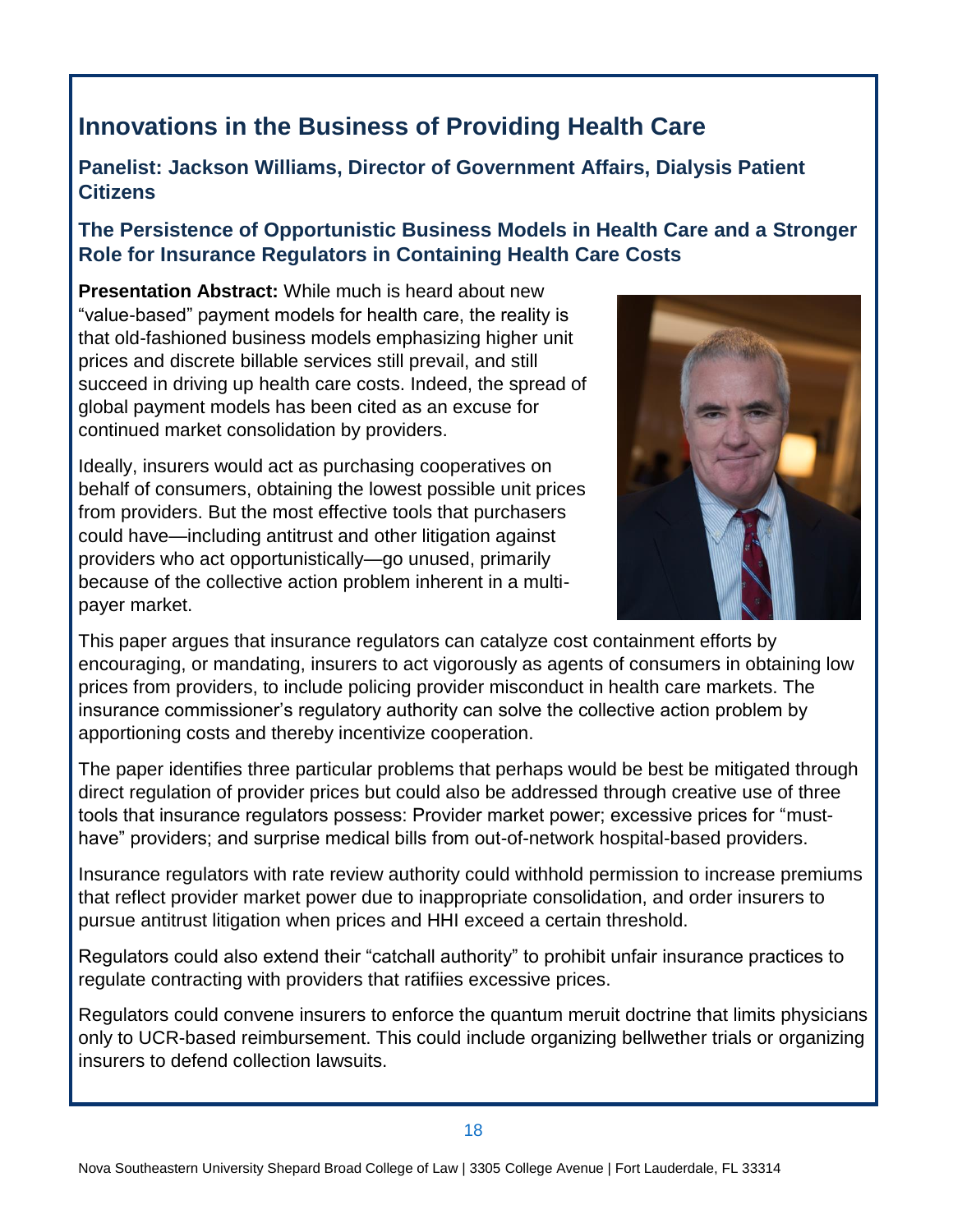**Jackson Williams** is Director of Government Affairs at Dialysis Patient Citizens. From 2010 to 2013 he worked at the Centers for Medicare and Medicaid Services. Previously he was a health services researcher for the AARP Public Policy Institute and a lobbyist on health policy issues for three non-profit associations. He is an NAIC Funded Consumer Representative, and also was in 2003-2004. He has taught courses in political science and law at the University of Illinois at Chicago, IIT-Kent College of Law, and Pennsylvania State University, Harrisburg.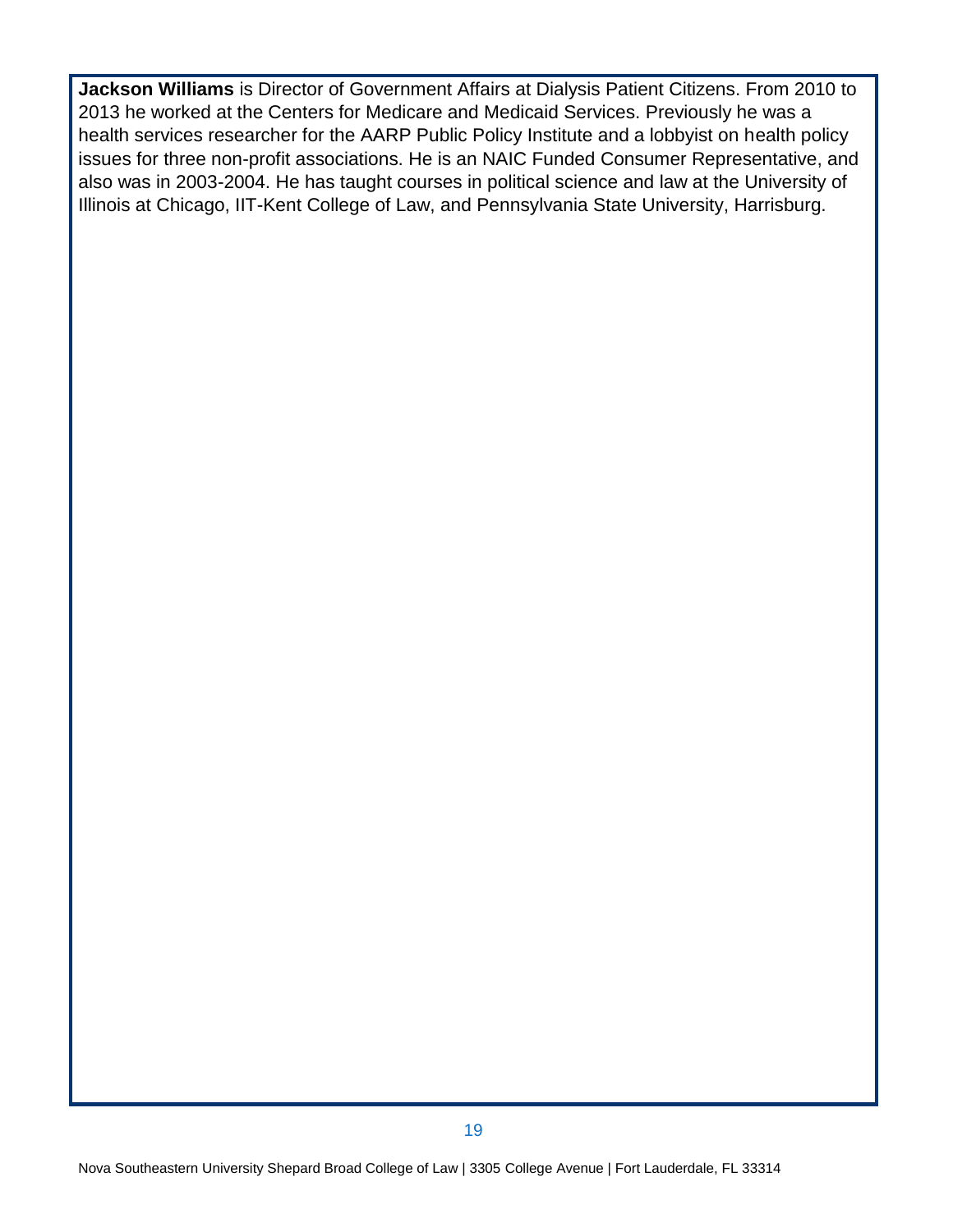# **Innovations in the Business of Providing Health Care**

**Panelist: Stephanie A. Gernant, Assistant Professor of Pharmacy Practice, NSU College of Pharmacy**

#### **Emerging Business Models: Innovating Partnerships Between Accountable Care Organizations and Pharmacists**

**Presentation Abstract:** To identify the barriers, facilitators and legal considerations regarding NSU College of Pharmacy's endeavor to partner with a local Accountable Care Organizations (ACOs).

In 2012 the Patient Protection and Affordable Care Act (ACA) authorized ACO formation to improve safety, costs, and quality of patient care. Pharmacists deliver high quality care in traditional fee for service models, but have been traditionally underutilized within ACOs. To unite healthcare practitioners, academics and ACOs for mutual fiscal, scholarly and patient-care benefits NSU established the ACORN SEED initiative in 2014. Legal considerations, such as HIPAA, medication therapy



management contracting, and liability are issues of consideration.

The founding members recount the steps undertaken and overcoming obstacles.

Currently, NSU has partnered with two ACOs representing over 240 primary care practices in South Florida. During the development of ACORN SEED, the founding ACO and academic leadership overcame several challenges related to trust, assuring mutual benefits, and allocating resources.

Despite pharmacists' ability to positively affect the Triple Aim, little has been done to integrate pharmacists in Accountable Care Organizations (ACOs). This description may help other centers of higher healthcare education collaborate with ACOs to develop practice within the ACA's mandates.

**Stephanie Gernant** is Assistant Professor in NSU's Department of Pharmacy Practice. Her area of research includes transdisciplinary healthcare teams with the focus on the pharmacist's role in accountable primary care settings. Dr. Gernant studied at University of Missouri-Columbia, Ohio State University. She completed her post-graduate residency in an early Pioneer Accountable Care Organization, and fellowship with Purdue University. Her research includes work within practice-based research networks, and she is Coordinator of Research and Grants through NSU's ACO Research Network Services and Education initiative (ACORN SEED).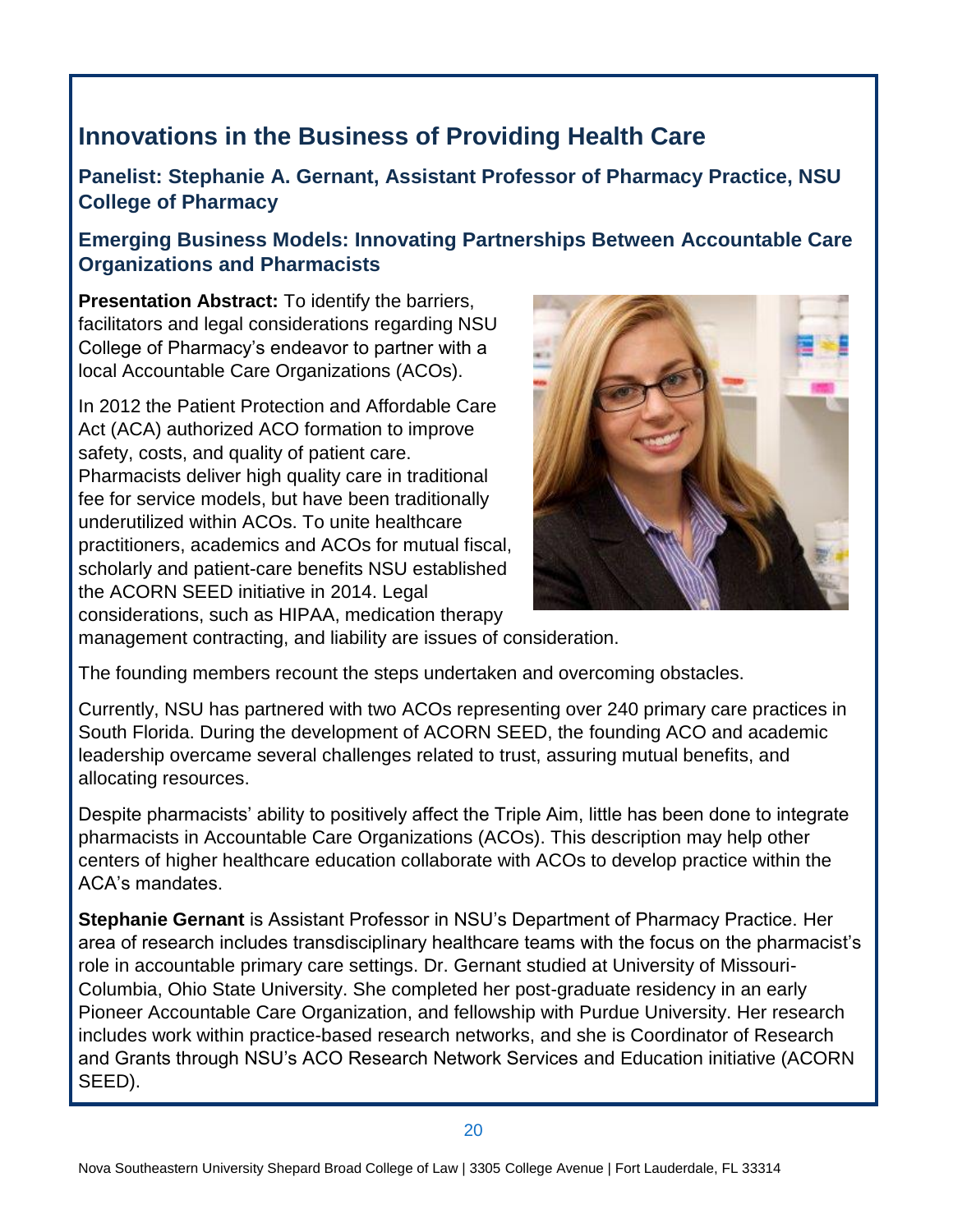# **Innovations in the Business of Providing Health Care**

**Panelist: Stacey Tovino, Lehman Professor of Law and Director, Health Law Program, University of Nevada, Las Vegas William S. Boyd School of Law**

#### **Regulating Grateful Patient Fundraising: Protecting Confidentiality or Stifling Philanthropy?**

**Presentation Abstract:** Grateful patient fundraising is the solicitation of cash or in-kind donations from patients (or family members or friends of patients) who are or may be grateful for the health care given to or received by such patients. Development officers, foundation staff, and other hospital and health system personnel use electronic medical record systems, electronic patient databases, and publicly available records to search for current and former patients with positive health care outcomes who have the apparent means to donate. Once potential grateful patients are identified, fundraising personnel solicit donations in person or by mail, e-mail, or telephone.

The federal Department of Health and Human Services (HHS) has taken a number of different approaches to the use and disclosure of protected health information (PHI) for fundraising purposes. In the November 3, 1999, proposed



HIPAA Privacy Rule, HHS would have prohibited covered entities from using or disclosing all PHI for fundraising purposes unless each patient whose information would be used or disclosed gave his or her prior written authorization. See 64 Fed. Reg. 59,918, 60,055 (Nov. 3, 1999). In the December 28, 2000, final HIPAA Privacy Rule, HHS decided to allow covered entities to use and disclose demographic information (including patients' names, addresses, ages, and genders) as well as the dates of health care received for fundraising purposes without prior written authorization; all other information uses and disclosures required patient permission first. See 65 Fed. Reg. 82,462, 82,514, 82,820 (Dec. 28, 2000). In the January 25, 2013, final regulations implementing the Health Information Technology for Economic and Clinical Health (HITECH) Act, HHS changed tack again. That is, HHS decided to allow additional pieces of information, including department of service, treating physician, and health outcomes to be used or disclosed for fundraising purposes without prior patient authorization. See 78 Fed. Reg. 5566, 5700 (Jan. 25, 2013).

In keeping with the theme of this symposium, this presentation will examine the legality, advisability, and effects of the regulation of the use and disclosure of PHI for grateful patient fundraising. Heavy regulation promotes patient autonomy and health information confidentiality at the expense of fundraising. Weak regulation supports health care philanthropy but likely deviates from patients' expectations of privacy.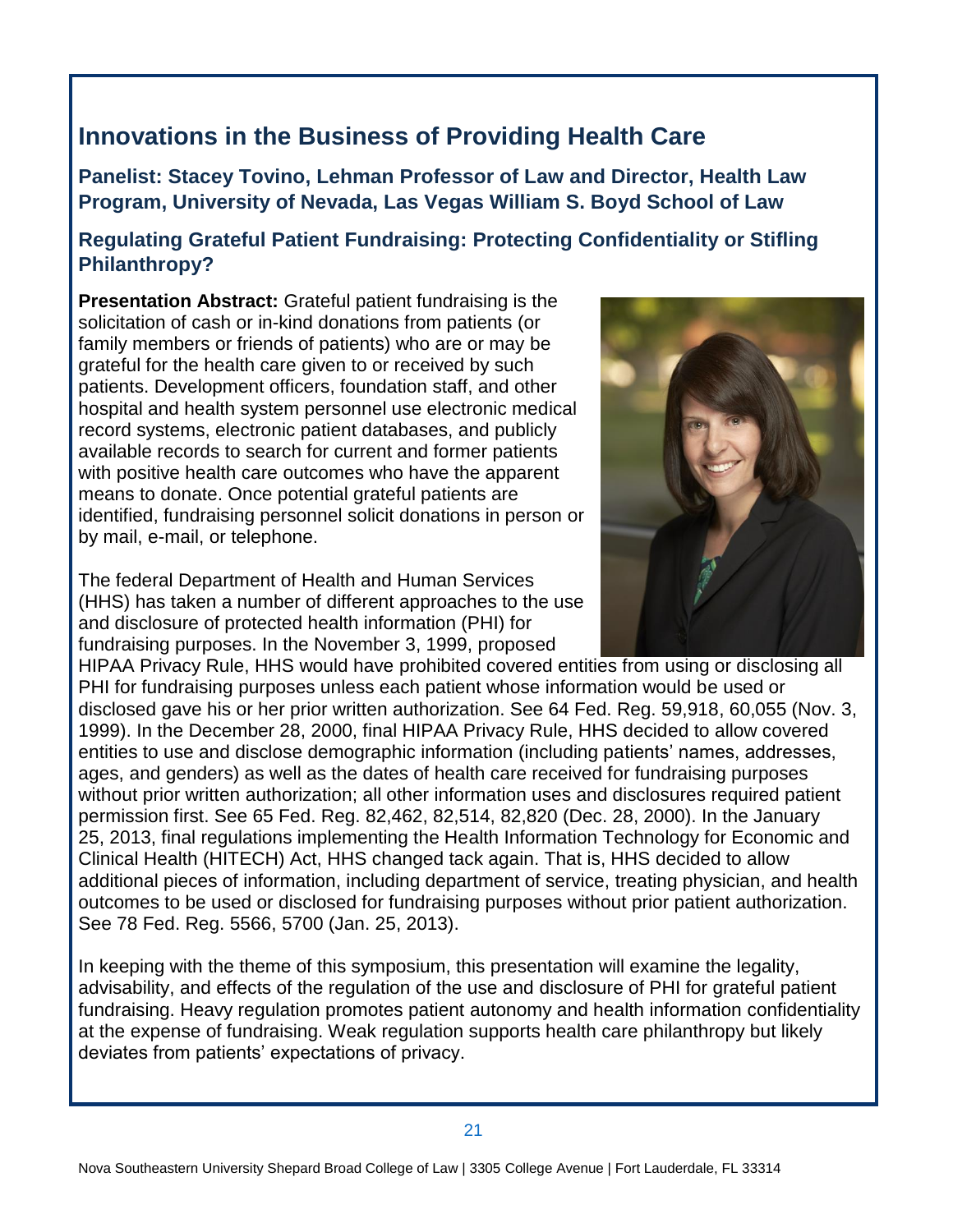**Professor Stacey A. Tovino** is a leading expert in health law, bioethics, and the medical humanities. She has particular expertise in the civil, regulatory, operational, and financial aspects of health law, and she frequently explores issues that lie at the intersection of health law and other fields, such as gaming law, insurance law, and immigration law. Educated as both an attorney and a medical humanist, Professor Tovino publishes her interdisciplinary work in textbooks, casebooks, edited readers, law reviews, medical and science journals, and ethics and humanities journals. Recent law review publications include articles in the Minnesota Law Review, Washington Law Review, Boston College Law Review, Washington and Lee Law Review, Tulane Law Review, Utah Law Review, Florida State University Law Review, Houston Law Review, University of Richmond Law Review, Kentucky Law Journal, Penn State Law Review, Harvard Journal on Legislation, and Harvard Journal of Law and Gender, among many other general and specialty journals.

Professor Tovino is a frequent speaker on the local, national, and international level. She has been invited to guest lecture and present papers on a range of health law, bioethics and medical humanities topics at schools of law, medicine, public health, pharmacy, life sciences, health sciences and public policy, as well as undergraduate and graduate departments of neuroscience, biology, psychology, sociology, philosophy, and humanities across the country.

Prior to joining the faculty at Boyd, Professor Tovino served as Director of the Health Law and Policy Center and Associate Professor of Law at Drake University Law School (2008-10); Assistant Professor of Law at Hamline University School of Law (2006-08); Visiting Assistant Professor, Research Professor, and Adjunct Professor at the University of Houston Law Center (2003-06); and attorney in the Health Industries Group of the Houston office of the international law firm Vinson & Elkins (1997-2003). During her practice, Professor Tovino represented physicians, scientists, allied health professionals, general and special hospitals, academic medical centers, organ procurement organizations, blood banks, AIDS clinics, and nonprofit health care organizations in civil and regulatory matters.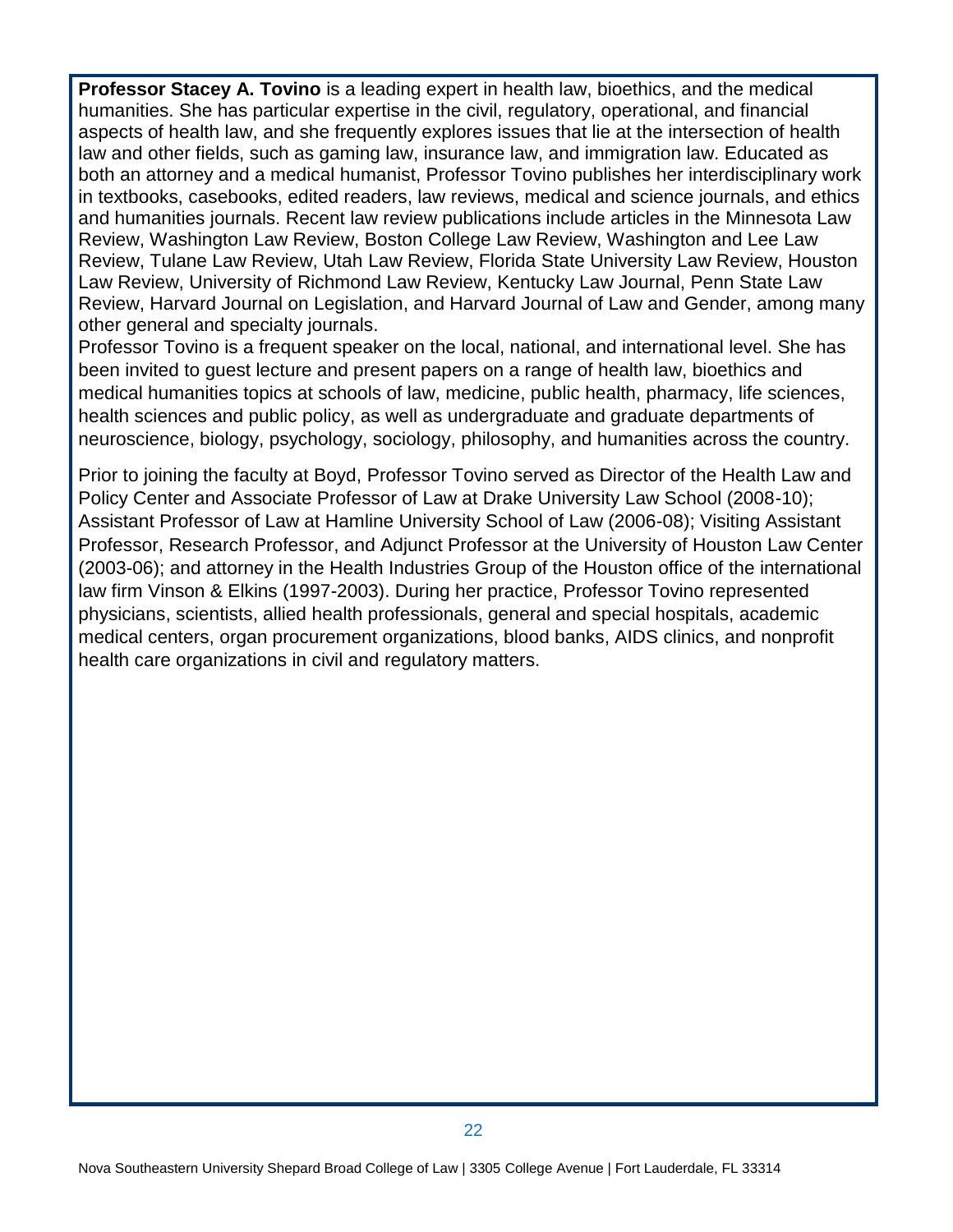# **Innovations in the Business of Providing Health Care**

#### **Moderator: Rachele Hendricks-Sturrup, M.S., M.A., NSU Doctoral Student, College of Health Care Sciences**

**Rachele Hendricks-Sturrup** holds a Bachelor of Science degree in Biology from Chicago State University, a Master of Science degree in Pharmacology and Toxicology from Michigan State University, and a Master of Art degree in Legal Studies from University of Illinois-Springfield. She is currently pursuing a Doctor of Health Science at Nova Southeastern University. Her work experience involves many years as a biomedical scientist and legal/policy analyst. Her scientific areas of interest include behavioral health, inflammation/oxidative stress, and reproductive malignancies. Rachele is also an active member of the Association for Women in Science, National Association of



Science Writers, and Association for Public Policy Analysis and Management.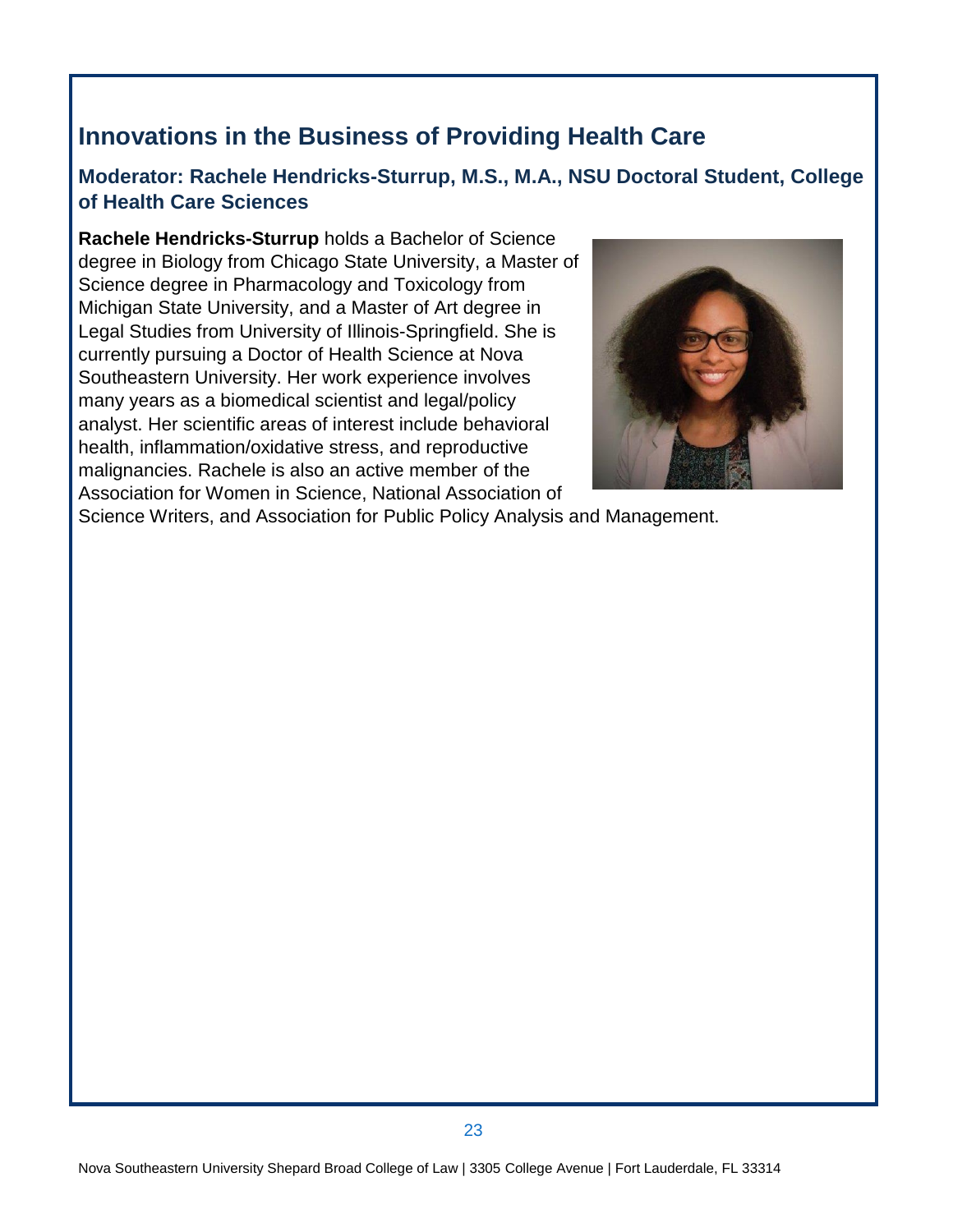# **Balancing Interests in Research and Development**

#### Panelist: Katherine Macfarlane<sup>1</sup>, Associate Professor, University of Idaho College **of Law**

#### **Sidelining the Sick: The Flaws of "Patient-Friendly" Biosimilar Legislation**

**Presentation Abstract:** The most effective medications used to treat chronic debilitating autoimmune diseases such as Rheumatoid Arthritis<sup>2</sup> are also the most expensive, even for those with topshelf insurance. These medications, known as biologics, are "produced by extracting cellular proteins from animals."<sup>3</sup> Enbrel, a biologic produced by Amgen, is the most-prescribed medication for Rheumatoid Arthritis.<sup>4</sup> Amgen's Enbrel sales totaled \$4.4 billion in 2014.<sup>5</sup> Anyone that takes Enbrel will not be surprised by the large sums the drug rakes in for its manufacturer; after all, an Enbrel prescription costs nearly \$1,200 per month.<sup>6</sup> After fifteen years of market dominance, Amgen is on the



legal defensive because Enbrel's market share is at risk. Biosimilars, which replicate biologics with "highly similar, but slightly variant, living organisms or processes,"<sup>7</sup> are poised to enter the American healthcare market. Biosimilars have caused companies like Amgen to panic because they are generally much cheaper than products like Enbrel. Litigation over biosimilars has pitted pharmaceutical giant Sandoz against Amgen in a high-stakes face-off over Sandoz's plans to seek FDA approval for an Enbrel biosimilar.<sup>8</sup> The companies are represented, respectively, by white-shoe law firms Winston Strawn and Sidley Austin. The focus of legal scrutiny in the biologic/biosimilar arena is the Amgen versus Sandoz litigation, the fight over market share, and the biosimilar FDA approval process.<sup>9</sup> These discussions typically examine the Biologic Price Competition and Innovation Act (BPCIA), which established a pathway for the production and sale of biosimilars in the United States in an attempt to reduce the price of biologic drugs.<sup>10</sup> Less coverage has been devoted to state-level battles over biosimilars. States have considered whether biosimilars "should share a generic name with brand-name products, as is the case with traditional, small-molecule drugs, or whether they should be given distinct generic names." If biosimilars receive distinct names, "doctors and patients [may] doubt whether the products are legitimately substitutable," and as a result, biosimilars may be unable to compete with brand-name products like Enbrel.<sup>11</sup> Other state laws have considered imposing "patient consent, recordkeeping, and physician notification requirements to discourage healthcare professionals and consumers from dispensing or consuming biosimilars."<sup>12</sup> Critics of state laws that make biosimilar substitution slow or inefficient argue that "the industry trade associations[, including] the Biotechnology Industry Organization (BIO)" have "waged a vast campaign at the state level to impose burdensome requirements on pharmacists seeking to substitute FDAapproved interchangeable biosimilars for biological products."<sup>13</sup> In California, the site of one of the most closely-followed state attempts at passing biosimilar legislation, the entities lobbying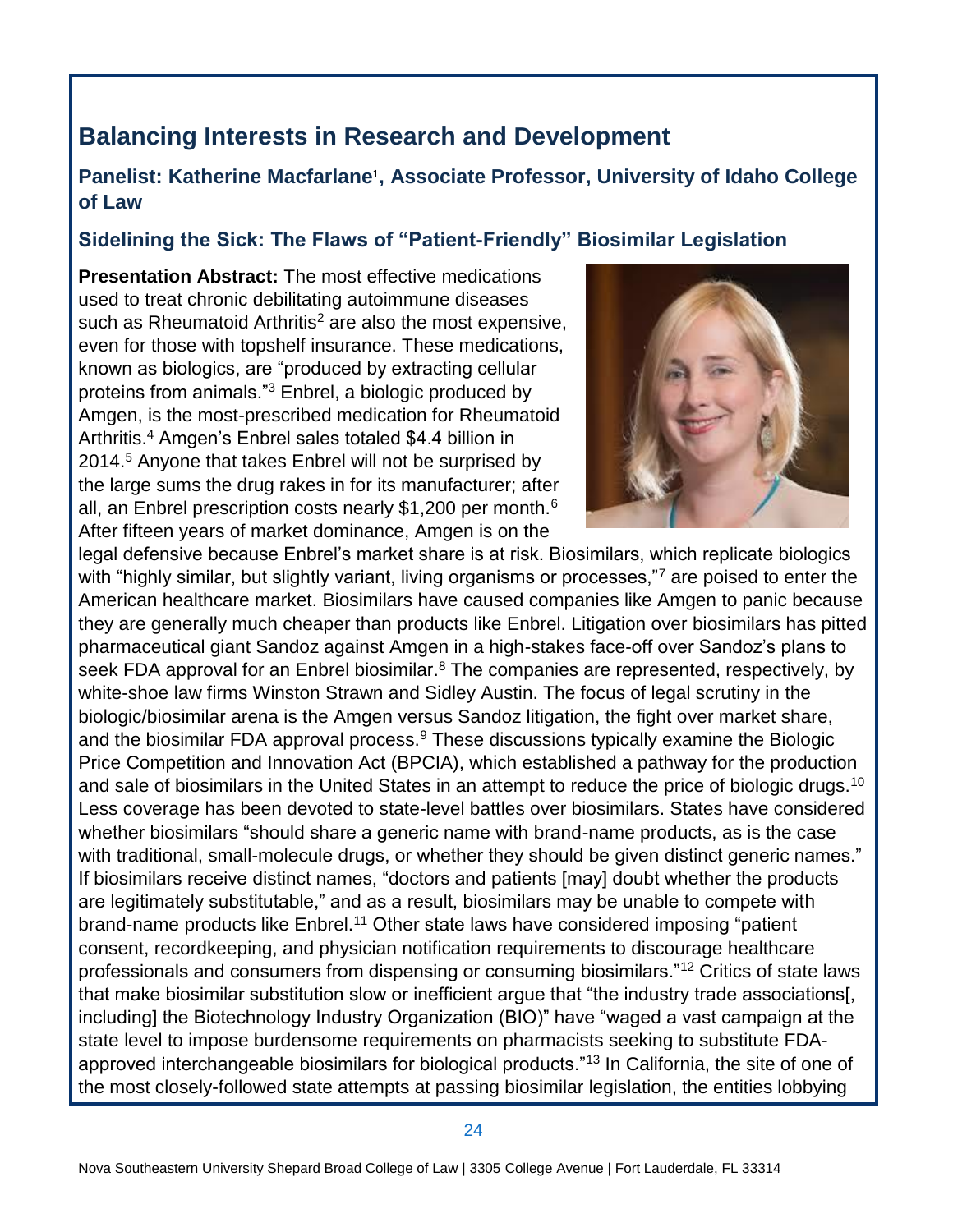for the bill's passage included "AbbVie, Amgen, BIO, Genentech and PhRMA."<sup>14</sup> But even when questionable state bills are scrutinized, the problems identified are "political power and insider influence"<sup>15</sup> through which companies like Amgen seek to reduce competition and protect their market share. The state bills are also described as impeding innovation while increasing costs. <sup>16</sup> One consequence of state biosimilar legislation is mentioned as an afterthought: limiting patient access to new medication. This Article seeks to highlight the consequences of restrictive state legislation on patients—those who need medication to walk, breathe, or, sometimes, keep on living. It will describe how everyone but patients has had a voice at the state legislative level, and examine the resultant costs of sidelining the patient experience. Finally, it will compare the patient-focused legislative efforts in states considering Medicaid expansion, arguing that those lobbying efforts should serve as a model for patient participation in healthcare legislation discussions.

<sup>2</sup> "Rheumatoid arthritis is a nasty disease. Unchecked, the inflammation, destructive changes to joints and dissolution of bone it causes — along with the pain — can lead to disability, lost work time and the need for orthopedic interventions." Carol M. Ostrom, What's behind the whopping price tags on the newest generation of drugs, SEATTLE TIMES, Aug. 17, 2008, [http://www.seattletimes.com/seattle](http://www.seattletimes.com/seattle-news/health/whats-behind-the-whoppingprice-tags-on-the-newest-generation-of-drugs/)[news/health/whats-behind-the-whoppingprice-tags-on-the-newest-generation-of-drugs/.](http://www.seattletimes.com/seattle-news/health/whats-behind-the-whoppingprice-tags-on-the-newest-generation-of-drugs/)

<sup>3</sup> Brian R. Bouggy, Follow-on Biologics Legislation: Striking A Balance Between Innovation and Affordability, 7 IND. HEALTH L. REV. 367, 368 (2010).

<sup>4</sup> About ENBREL, [https://www.enbrel.com/rheumatoid-arthritis/ra-enbrel-treatment-results/.](https://www.enbrel.com/rheumatoid-arthritis/ra-enbrel-treatment-results/)

<sup>5</sup> Carly Helfand, Big question for Pfizer: Will Enbrel's EU biosim bring on the pain?, FIERCEPHARMA, Jan. 19, 2016, [http://www.fiercepharma.com/sales-and-marketing/big-question-for-pfizer-will-enbrel-s](http://www.fiercepharma.com/sales-and-marketing/big-question-for-pfizer-will-enbrel-s-eubiosim-bring-on-pain)[eubiosim-bring-on-pain.](http://www.fiercepharma.com/sales-and-marketing/big-question-for-pfizer-will-enbrel-s-eubiosim-bring-on-pain)

<sup>6</sup> Consumer Reports, Treating Rheumatoid Arthritis: Are Biologic Drugs Right for You?, [https://www.consumerreports.org/health/resources/pdf/best](https://www.consumerreports.org/health/resources/pdf/best-buydrugs/BBD_Rheumatoid_Arthritis_Summary.pdf)buvdrugs/BBD\_Rheumatoid\_Arthritis\_Summary.pdf.

\_\_\_\_\_\_\_\_\_\_\_\_\_\_\_\_\_\_\_\_\_\_\_\_\_\_\_\_\_\_\_\_\_\_\_\_\_\_\_\_\_\_\_\_\_\_\_\_\_\_\_\_\_\_\_\_\_\_

 $^7$  Joanna M. Shepherd, Biologic Drugs, Biosimilars, and Barriers to Entry, 25 HEALTH MATRIX 139, 143 (2015).

<sup>8</sup> Sandoz Inc. v. Amgen Inc., 773 F.3d 1274, 1275 (Fed. Cir. 2014).

<sup>9</sup> See, e.g., Kyle Barrett, Implementing the Biologics Price Competition and Innovation Act: Why Legal Principles Justify A Broad Definition of Biosimilarity, 85 S. CAL. L. REV. 1597 (2012); Ryan Timmis, The Biologics Price Competition and Innovation Act: Potential Problems in the Biologic-Drug Regulatory Scheme, 13 NW. J. TECH. & INTELL. PROP. 215 (2015).

 $10$  Id. at 216 (2015).

<sup>11</sup> Public Citizens, Competition Inhibitors: How Biologics Makers Are Leveraging Political Power to Maintain Monopolies and Keep Prices Sky-High, Dec. 18, 2014,

[http://www.citizen.org/documents/reportbiologics-industry-leverages-political-power-to-maintain-](http://www.citizen.org/documents/reportbiologics-industry-leverages-political-power-to-maintain-monopolies-and-inflate-prices.pdf)

[monopolies-and-inflate-prices.pdf.](http://www.citizen.org/documents/reportbiologics-industry-leverages-political-power-to-maintain-monopolies-and-inflate-prices.pdf)

 $12$  Sheperd, supra note 7 at 152-53.

<sup>13</sup> Public Citizens, supra note 11.

 $14$  Id.

 $15$  Id.

<sup>1</sup>Associate Professor, University of Idaho College of Law, B.A., Northwestern University, J.D., Loyola Law School. The author has suffered from Rheumatoid Arthritis for 35 years, and taken six different biologic medications.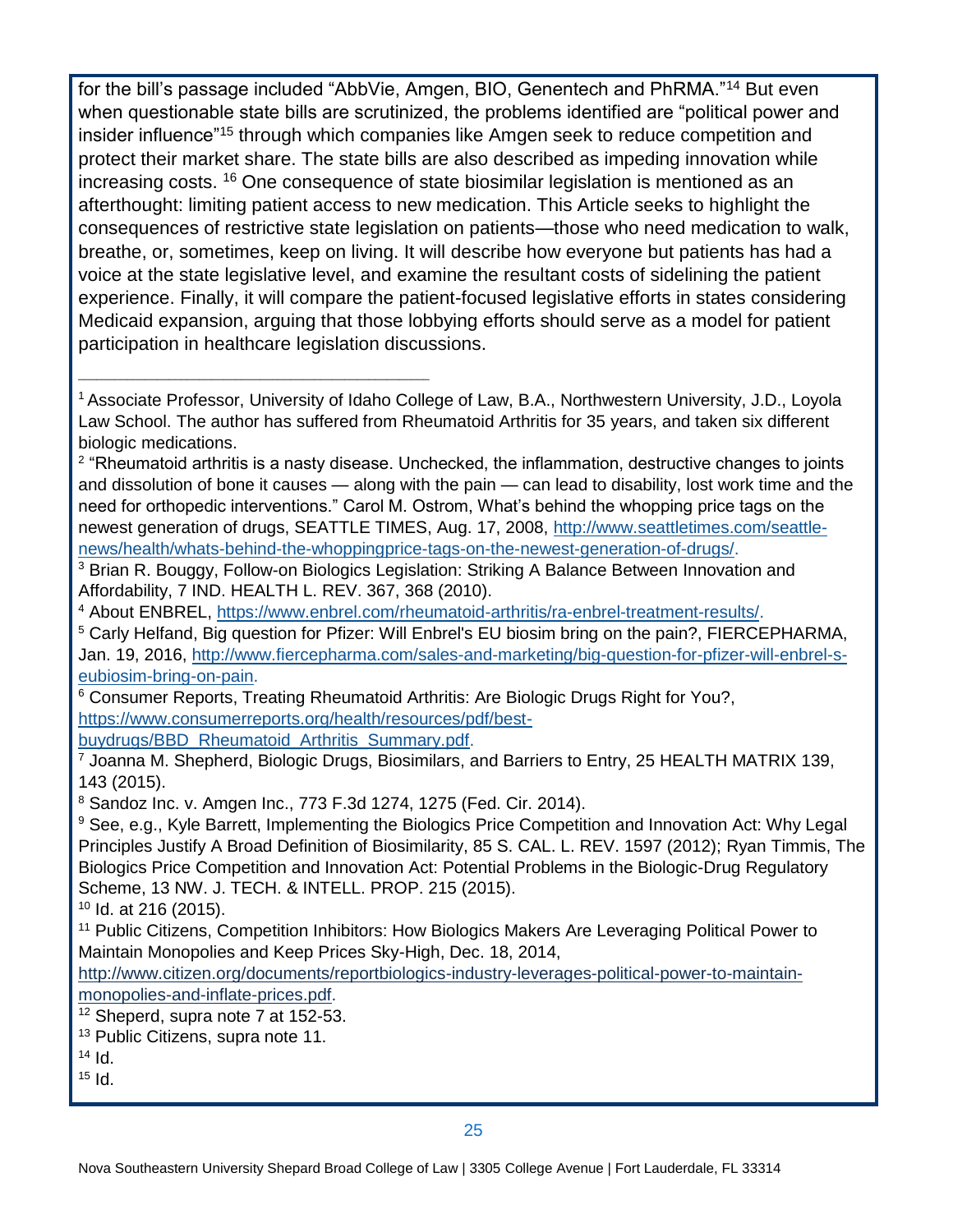$16$  Sheperd, supra note 7 at 155.

**Professor Katherine Macfarlane** teaches Constitutional Law, Civil Procedure, Civil Rights Litigation and Conflict of Laws at the University of Idaho College of Law. She received her B.A., magna cum laude, from Northwestern University, and her J.D., cum laude, from Loyola Law School, Los Angeles. Preceding her appointment at the College of Law, she taught Civil Rights Litigation, Disability Rights and Legal Writing at LSU's Hebert Law Center. Professor Macfarlane also worked as an Assistant Corporation Counsel in the New York City Law Department's Special Federal Litigation Division, and as an associate at Quinn Emanuel. She clerked for the District of Arizona and for the U.S. Court of Appeals for the Ninth Circuit. Professor Macfarlane is a member of the District of Idaho's Local Rules Committee. She is admitted to practice in New York and California.

In addition to her academic writing, Professor Macfarlane writes frequently about healthcare issues and volunteers as a patient advocate for the Arthritis Foundation. She testified in support of a patient safety bill related to biosimilar medication at the Louisiana Legislature, and participated in a Congressional Arthritis Caucus briefing regarding biosimilars in Washington, D.C. as the panel's sole patient representative. Her healthcare writing has been featured in the Ms. Magazine Blog, The Mighty, Creaky Joints, Intima and BUST.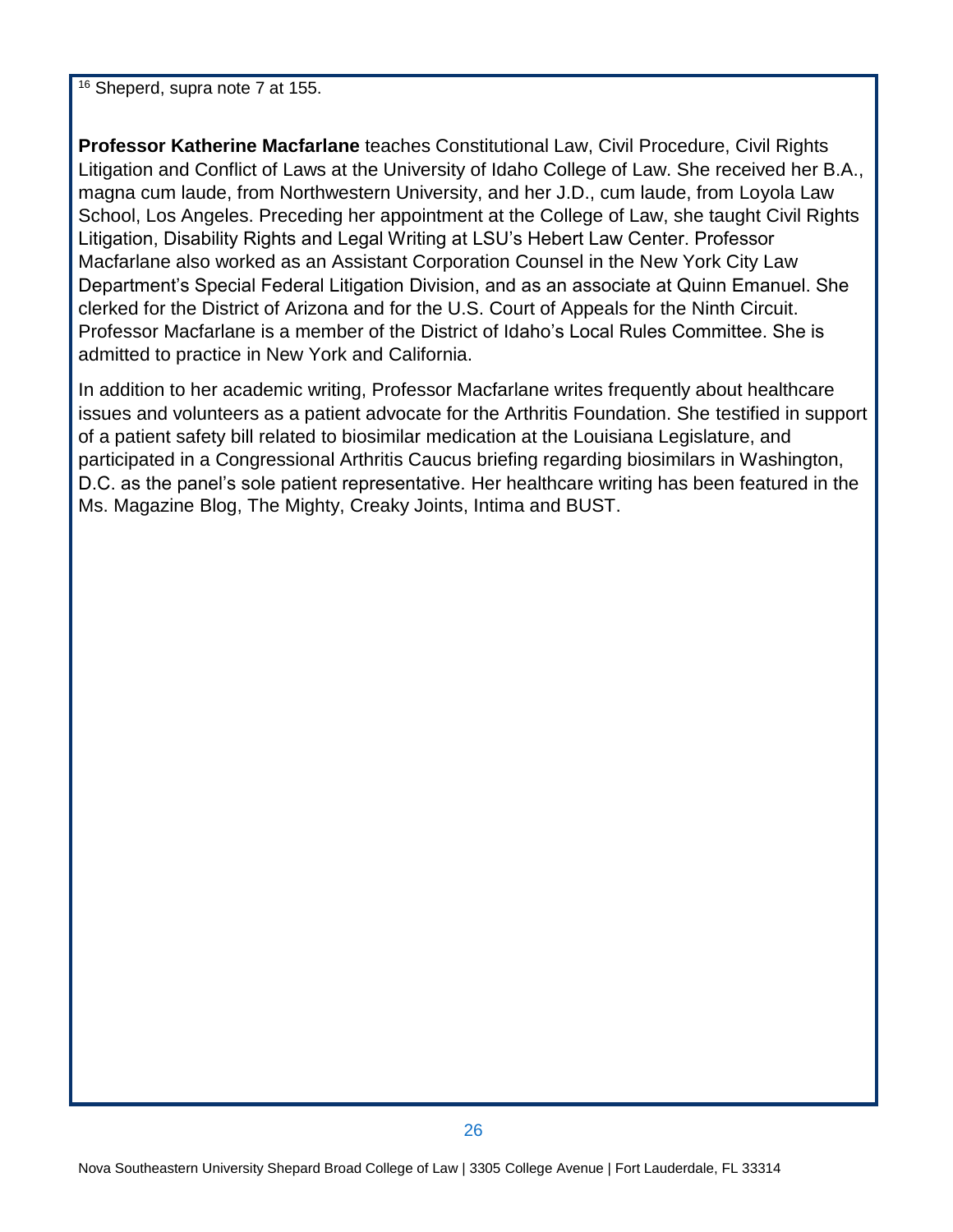# **Balancing Interests in Research and Development**

**Panelist: Ana Santos Rutschman, Jaharis Faculty Fellow in Health Law and Intellectual Property, DePaul University College of Law**

#### **FDA Fast-Tracking of the Ebola and Zika Vaccines: Lessons from the Intersection of Health and Intellectual Property**

**Presentation Abstract:** This presentation explores the recent additions of Ebola and Zika to the FDA's Priority Review Voucher (PRV) Program. The PRV was created in 2007 under the auspices of the Food and Drug Administration (FDA), which issues resalable vouchers that allow the recipient to expedite the review of a new drug, shortening the de facto year-plus period that the FDA takes to conclude the review process to 6 months. Initially, the program was designed to cover neglected tropical diseases, but was subsequently expanded to encompass rare pediatric diseases. Following the 2014-2015 pandemic outbreaks, Ebola and Zika were also added to the program.



Priority review functions as a prize in areas where purely intellectual property-based incentives have traditionally failed to generate substantial innovation: if the drug is approved, priority review buys the recipient lead time over his competitors. That short window of lead time can be valued at as high as US \$350 million, the amount fetched by the sale of a rare pediatric disease voucher in 2015. While the voucher system is not exempt from criticism, it remains one of the most prominent mechanisms for creating additional layers of incentives for diseases that fail to attract sufficient R&D under intellectual property-based frameworks.

The 2014-15 Ebola and Zika outbreaks underscored the idea that the intellectual property system is often incapable of offering appropriate incentives to innovation in biopharma. These two recent outbreaks highlight the transactional inefficiencies of "thickets" of intellectual property rights (in the form of protracted patent negotiations) but also offer a case study in a streamlined model that could reduce some of these inefficiencies through regulatory fasttracking. In particular, the inclusion of Ebola and Zika in the FDA's PRV program might be an indication that the range of diseases eligible for supplemental incentives is poised to grow, and that fast-tracking could soon expand into new domains.

**Ana Santos Rutschman** is the 2016-2017 Jaharis Faculty Fellow in Health Law and Intellectual Property. Her primary research and teaching interests include intellectual property, health law, incentives theory and innovation policy in the life sciences. For the past two years, Professor Santos Rutschman has been working on the intellectual property-related aspects of the development and licensing of the Ebola and Zika vaccines, having recently consulted for the World Health Organization on this topic. She is currently finishing a related research project mapping and evaluating the impact of intellectual property barriers during recent pandemic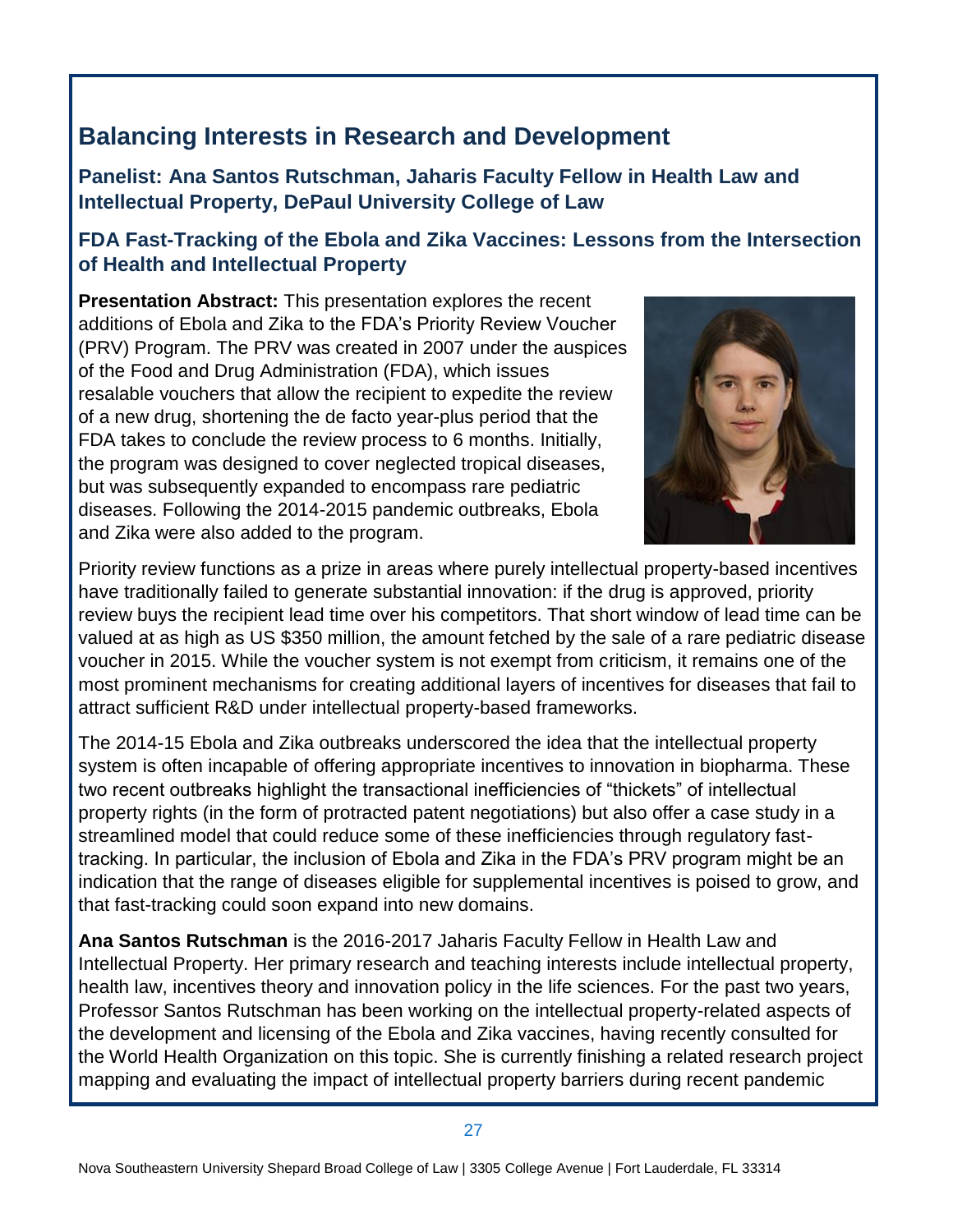crises, and looking at streamlined processes to expedite the response to future outbreaks. Prior to joining DePaul, Professor Santos Rutschman was the co-director for Global Healthcare Innovation Alliances (GHIA) at Duke University, a visiting professor of intellectual property and an intellectual property consultant.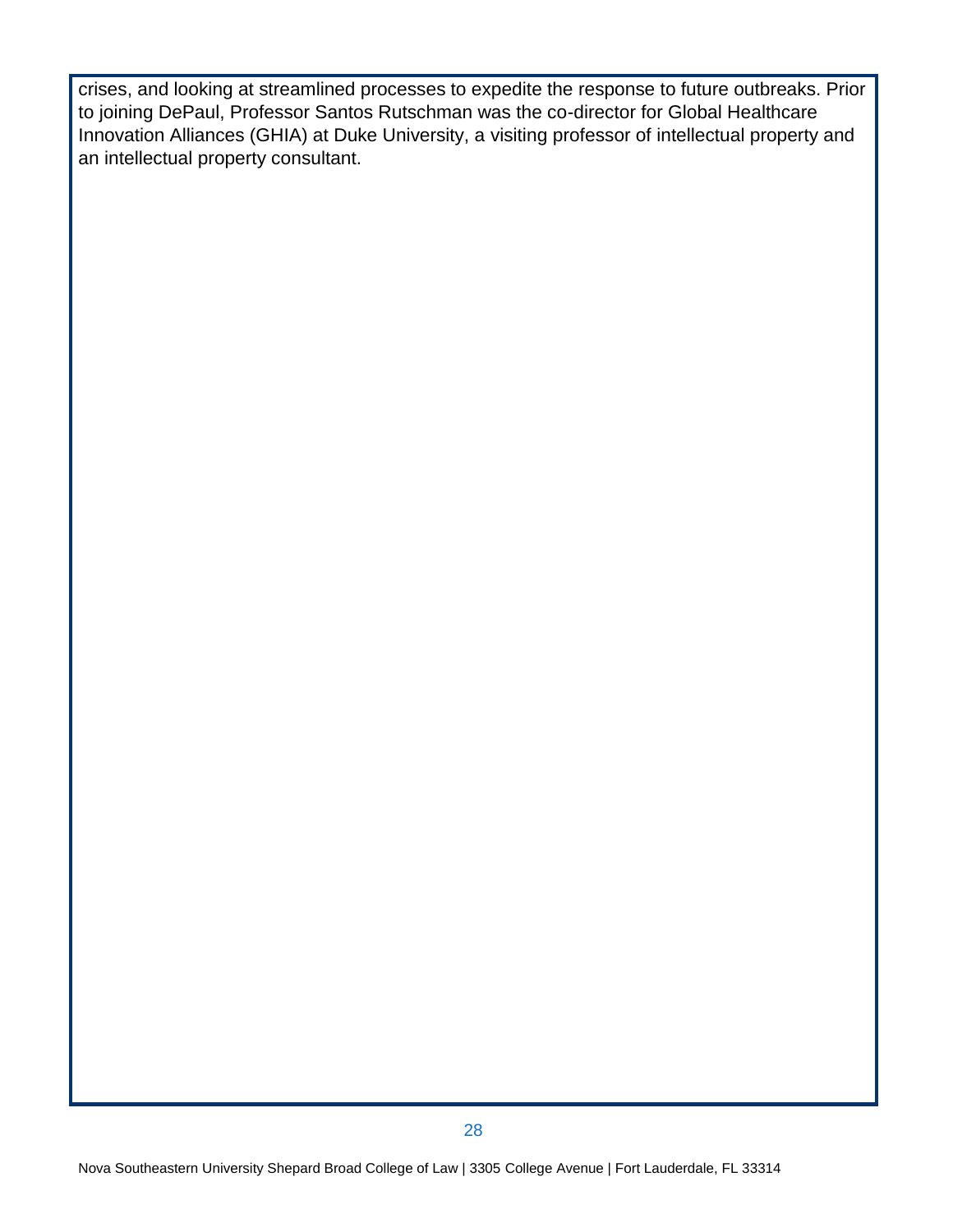## **Balancing Interests in Research and Development**

#### **Panelist: Sai Balasubramanian, JD MD Student & Strategy Consulting**

#### **Gene Editing Therapy: The Legal Conundrums Behind This Medical Marvel**

**Presentation Abstract:** The proliferation of gene editing therapy has introduced a brand new frontier of medicine, focusing on personalized, patient specific therapy. While the technology and infrastructure are new, the concept finds its roots in basic biology: identify target sequences in an organism's genome, and insert, delete, or replace with engineered, "ideal" DNA. Used correctly, physicians of the future will be able to identify target sequences in the genome of patients that have a predisposition for a genetic ailment, and utilize this therapeutic method to excise or augment these pertinent sequences, potentially deleting the predisposition for the disease itself. While companies such as Editas, Crispr Therapeutics, and Juno Therapeutics continue to develop this technology, many complex legal questions will emerge, centered around issues such as: how to handle margins of



error, as DNA editing is not yet a perfect science; what kind of reimbursement methods could a physician expect, as a patient could never objectively know if the therapy preventing his future, currently dormant disease, was even necessary; and perhaps most importantly, how this therapy will be received in light of ever increasing standards of human privacy. Similar technological models such as genome database projects and the practice of selective fertilization may provide some clarity into these questions. The purpose of this paper is to both shed light onto this emerging technology, as well as attempt to bring attention to the larger legal implications of what will surely be a revolutionary field in both law and medicine.

**Sai Balasubramanian** is an M.D./J.D. dual degree candidate at the Southern Illinois University Schools of Law and Medicine, and is interested in the intersection of healthcare and public policy. His areas of specialty and scholarship include innovation in healthcare, evolving healthcare organizations, and hospital compliance. Sai draws additional experience from his recent work with the US Department of Health and Human Services, where he worked alongside the Office of the General Counsel, and helped the agency's efforts with provider liability and administrative compliance. He also has a strong passion for entrepreneurship and disruptive innovation, interests that developed from his previous career in strategy consulting. He is also an avid writer, and is a regular contributor to The Huffington Post. In his free time, he enjoys traveling and reading.